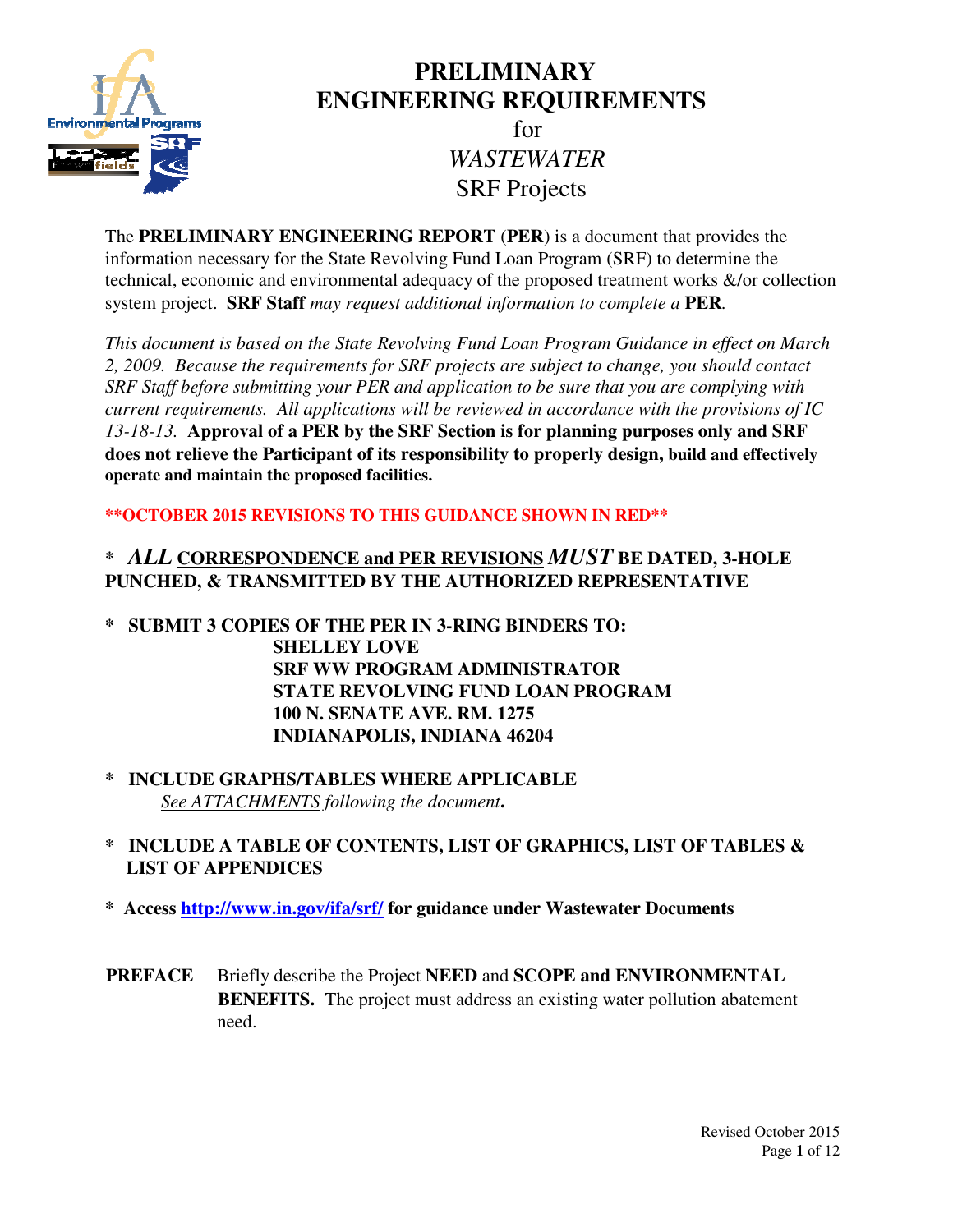## **CHAPTER 1 PROJECT LOCATION**

- \* Describe the Study Area, the existing and 20-year Service Areas, and Project Area(s)/locations(s).
- \* Identify the USGS Quadrangle map(s) and Section(s), Township(s) line(s) and Range(s) lines involved.
- \* Provide **a map(s)** (*USGS Quadrangle*) displaying:
	- 1. Study area
	- 2. Existing & 20-year service areas
	- 3. Project area(s)/location(s) (proposed WWTP sites, line routings, lift stations, etc.)
- \* Provide a description of the project area/location/route
- \* Include a statement indicating whether the entire project is being constructed within the city/county/town's right-of-way or easements. If it is not, the participant will need to provide evidence that it has, or will have by a mutually agreeable date, the required property rights prior to SRF's issuance of bid authorization.

#### *Note:* **All** *GRAPHICS* **except schematics must display** *North arrow* **&** *Bar Scale*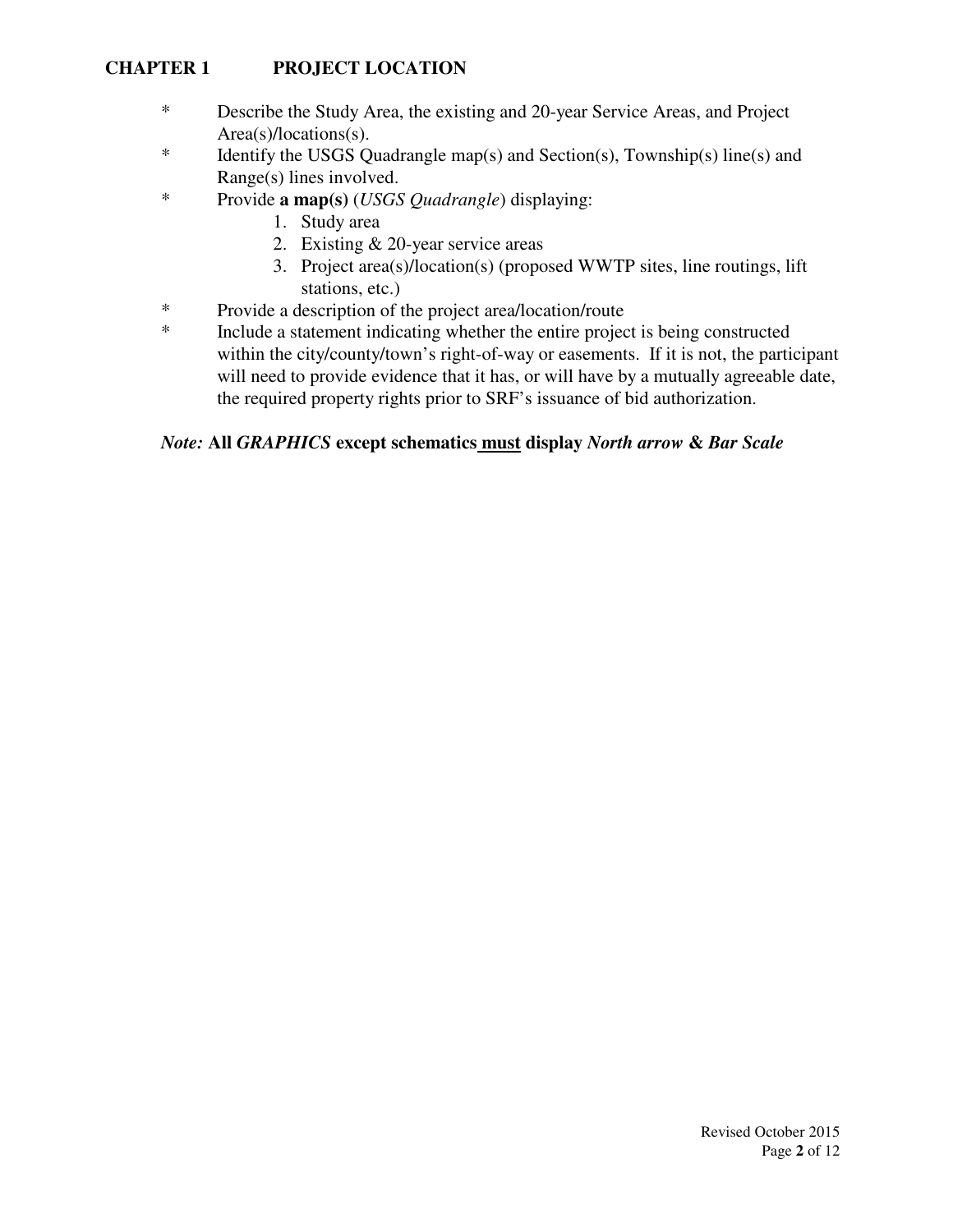#### **CHAPTER 2 CURRENT SITUATION**

- \* Describe the *existing* Wastewater Treatment Plant (WWTP) & Collection System *including* age & upgrades.
- \* Provide Layouts/Site **maps** of existing Collection System, WWTP or other applicable site(s), where applicable.
- \* Provide a description of the current condition of facilities (if applicable), current pollutant loadings and flows in order to establish the *project need to abate existing water pollution*.
- \* Document operating problems/failures of properly constructed & maintained *onsite system*s based on:
	- 1. *Direct* evidence of water pollution or public health hazards (such as ponding, well contamination, direct discharges, etc.)
	- 2. *Indirect* evidence establishing need/failure (such as soil type, terrain, lot size, etc.)
	- 3. Letter from County Sanitarian
- \* Collection Systems problems/needs
	- 1. Chronic operational problems
		- a. Surcharging
		- b. Surface ponding
		- c. Basement back-ups
		- d. Unauthorized overflows/bypasses, etc.
	- 2. Rehabilitation/Replacement needs
		- a. Broken/collapsed sewers
		- b. Inadequate capacity of pipes/interceptors/lift stations
		- c. Facilities exceeding useful life
	- 3. Document:
		- a. Sewer Ban Early Warning Letter
		- b. Sewer Ban Notification
		- c. Agreed Order (signed/pending)
		- d. Consent Decree
		- e. Other
	- 4. Indiana CSO Strategy requirements:
		- a. 9 minimum controls
		- b. Long-Term Control Plan
- \* WWTP problems/needs
	- 1. Chronic operational problems
		- a. Hydraulic &/or Organic Overloading
		- b. Solids Washout
		- c. NPDES Permit Violations
		- d. Unauthorized overflows/bypasses, etc
		- e. Other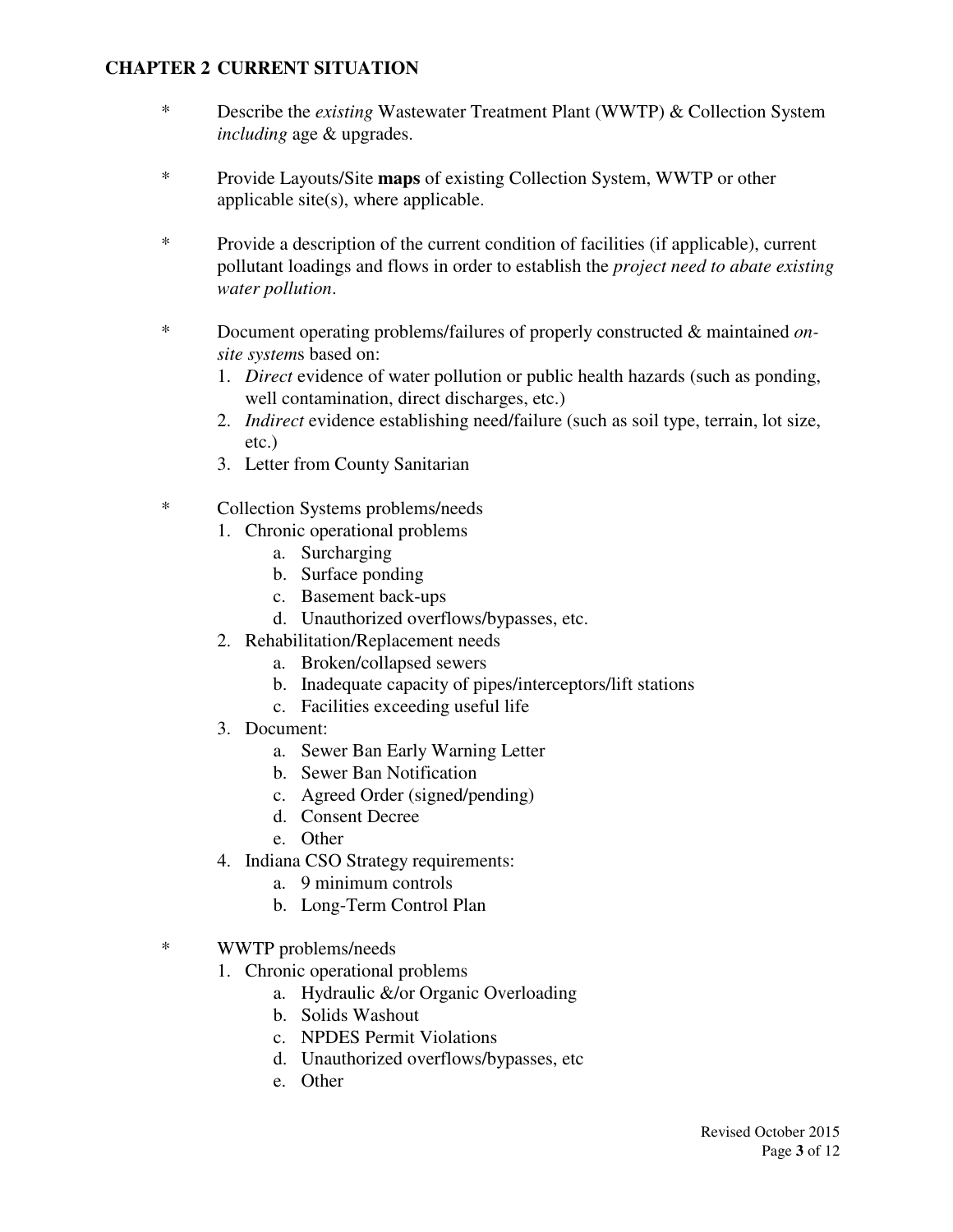- 2. Renovation/Replacement/Upgrade/Expansion
	- a. Facilities exceeding useful life
	- b. New NPDES Permit Limits
	- c. CSO Requirements
	- d. Other
- 3. Document:
	- a. Notice of Violation (NOV)
	- b. Warning of Non-Compliance (WONC)
	- c. Agreed Order (AO) [signed/pending]
	- d. *New* NPDES Requirements [w/Schedule of Compliance]
	- e. Sewer Ban Early Warning or Sewer Ban Notification
- \* Sludge Handling & Disposal problems/needs
	- 1. Federal 40 CFR Part 503 Sludge Regulations
	- 2. NPDES Requirements
	- 3. Land Application Permit Requirements
	- 4. Facilities exceeding useful life
- *\** Provide tables for Current Flows & Wasteloads (*Refer to* **Tables I**, **II**, **III**)**,** which include:
	- *average design flow* (mgd or gpd)
	- *peaking factor*
	- *peak design flow* (mgd or gpd)
	- *peak sustained infiltration*
	- *peak hourly inflow/wet weather infiltration*
	- *wasteload concentrations*
	- *wasteload pounds*
- \* Significant contributors
	- 1. Commercial
	- 2. Industrial
	- 3. Institutional (schools, jails, hospitals, etc.)
	- 4. Semi-publics
	- 5. State/other facilities

**NOTE:** *Certify that the existing wastewater collection & treatment system has and will have during the 20-year study period, adequate capacity to transport & treat all wastewater flows generated from the service areas (except for permitted CSOs, which should be addressed under the Indiana CSO strategy) without surcharges, bypasses, basement back-ups, or other chronic operational problems.* 

*If the participant cannot certify, then the proposed project should address known problem areas; otherwise, the participant must conduct appropriate sewer studies in order to identify and address the problems. The PER should include information on the sewer studies done (what was done, where, when, why, what was found), including the recommendations and anticipated results (in terms of residual I/I). SRF does NOT need copies of the actual sewer studies.*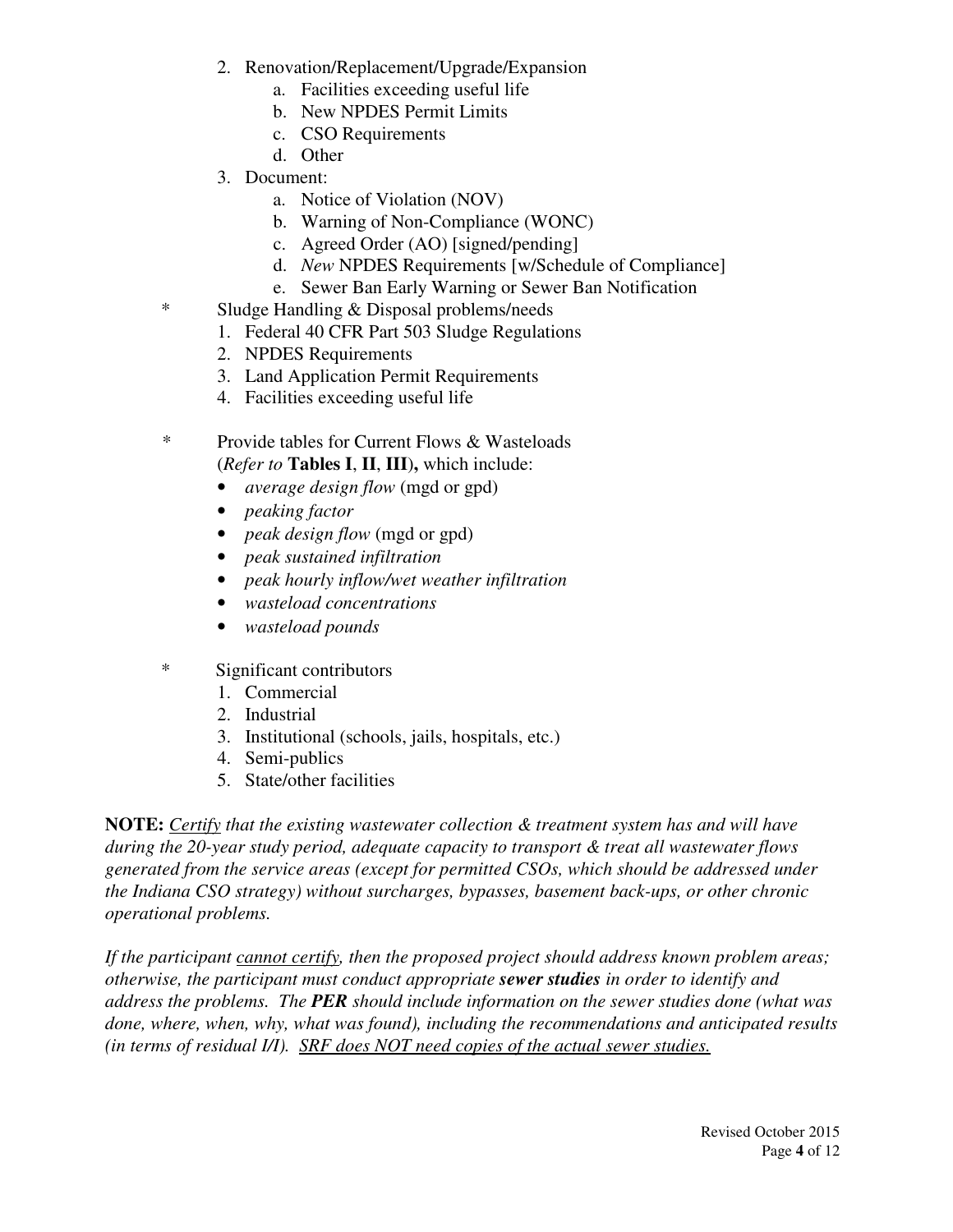#### **CHAPTER 3 FUTURE SITUATION**

- \* Current Population
- \* Population Projections (20-year) w/explanation for reasonable growth, *based upon*:
	- 1. Census data
	- 2. Building permits
	- 3. Current development trends
	- 4. Active Regional Planning Commission; if applicable
	- 5. Other
- \* Tables for proposed (R*efer to* **Tables IV & V**)
	- 1. Design (20-year) flows
		- a. Domestic
			- b. Commercial/Institutional
			- **c.** Industrial
			- d. Peak sustained or residual infiltration
			- e. **Average** design flow (mgd or gpd)
			- f. Peaking factor
			- g. Peak hourly or Residual peak hourly Inflow/Wet weather infiltration
			- h. Peak design flow (mgd or gpd)
	- 2. Wasteloads
		- a. Concentrations
		- b. Pounds
- \* Proposed WWTP effluent limits based on:
	- 1. Design flows
	- 2. NPDES Permit (*Contact* Municipal/NPDES Permit Section Chief @ 317/ 232- 8670)
	- 3. Receiving Stream
	- 4. Wasteload Allocation (WLA)
- **\*** Evaluation of ability to transport & treat all flows (*except* permitted overflows)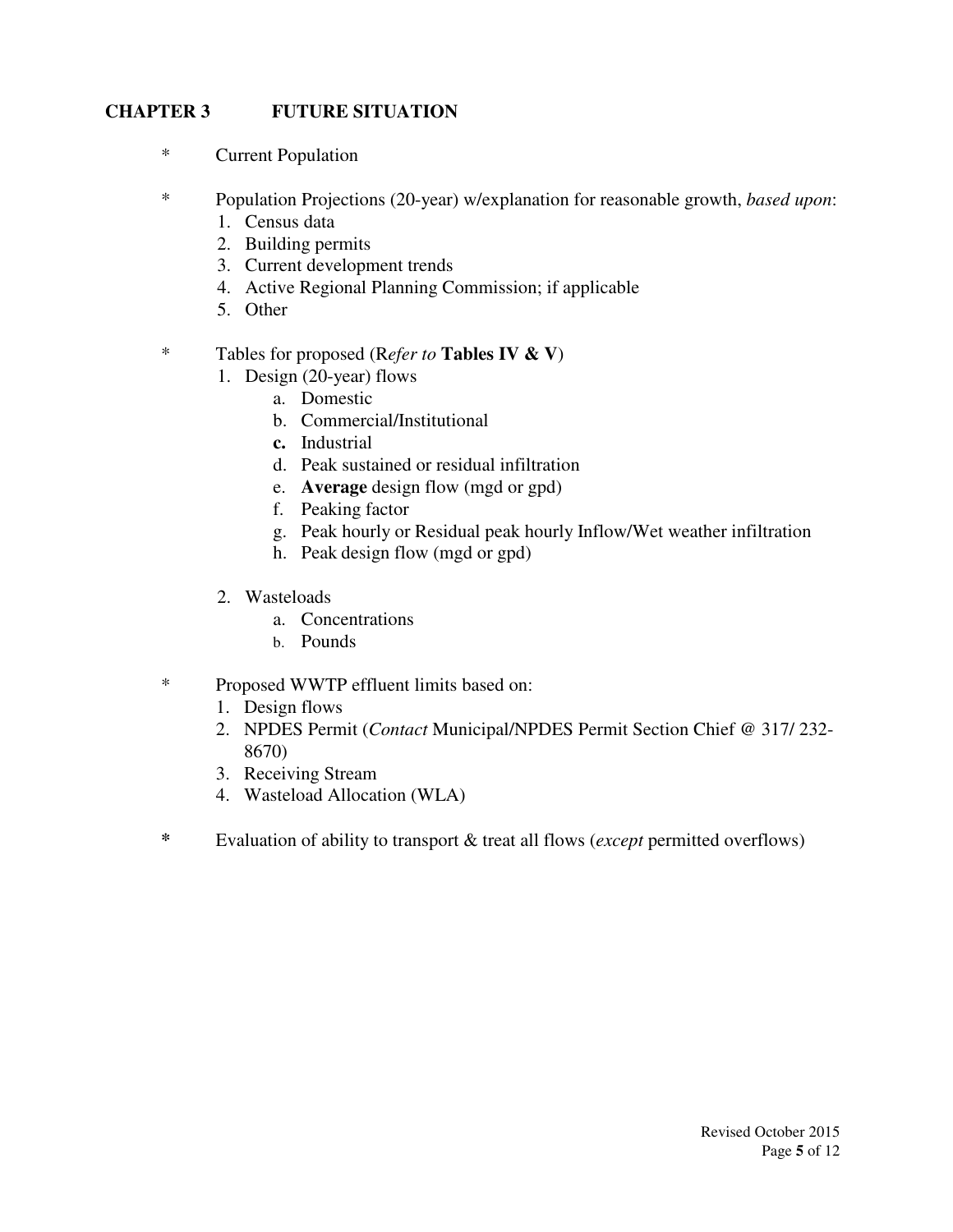#### **CHAPTER 4 EVALUATION of ALTERNATIVES**

- \* Identify a couple of *feasible* alternatives
- \* Description of alternatives considered, *including*:
	- 1. No action
	- 2. Optimum operation/integration of existing facility
	- 3. Collection System Rehabilitation/Replacement
	- 4. New Collection System/Interceptor routes and alternative routes
	- 5. WWTP
		- a. Upgrade/Expansion
		- b. Regionalization potential
		- c. Alternative WWTP sites
	- 6. New WWTP
		- a. Regionalization potential
		- b. Alternative WWTP sites
		- c. Treatment alternatives
	- 7. Sludge Handling & Disposal Alternatives
	- 8. Phasing
- \* Rationale for selection of Recommended Alternative
	- 1. Monetary
	- 2. Technical
	- 3. Reliability
	- 4. Implementability
	- 5. Environmental Impacts

\* Cost and Effectiveness Analysis, i.e. Life Cycle Present Worth Cost Analysis<sup>1</sup>

- 1. Perform for each technically feasible alternative
- 2. The analysis should convert all costs to present day dollars
- 3. The planning period to be used is 20 years
- 4. The discount rate to be used should be the "real" discount rate taken from Appendix C of OMB circular A-94 and found at www.whitehouse.gov/omb/circulars/a094/a94\_appx-c.html
- 5. The total capital cost (construction plus non-construction costs) should be included
- 6. Annual O&M costs should be converted to present day dollars using a uniform series present worth (USPW) calculation
- 7. The salvage value of the constructed project should be estimated using the anticipated life expectancy of the constructed items using straight line depreciation calculated at the end of the planning period and converted to present day dollars
- 8. The present worth of the salvage value should be subtracted from the present worth costs

 $<sup>1</sup>$  None of these examples, resources, or background information should be interpreted as endorsing or requiring a particular</sup> approach.

continued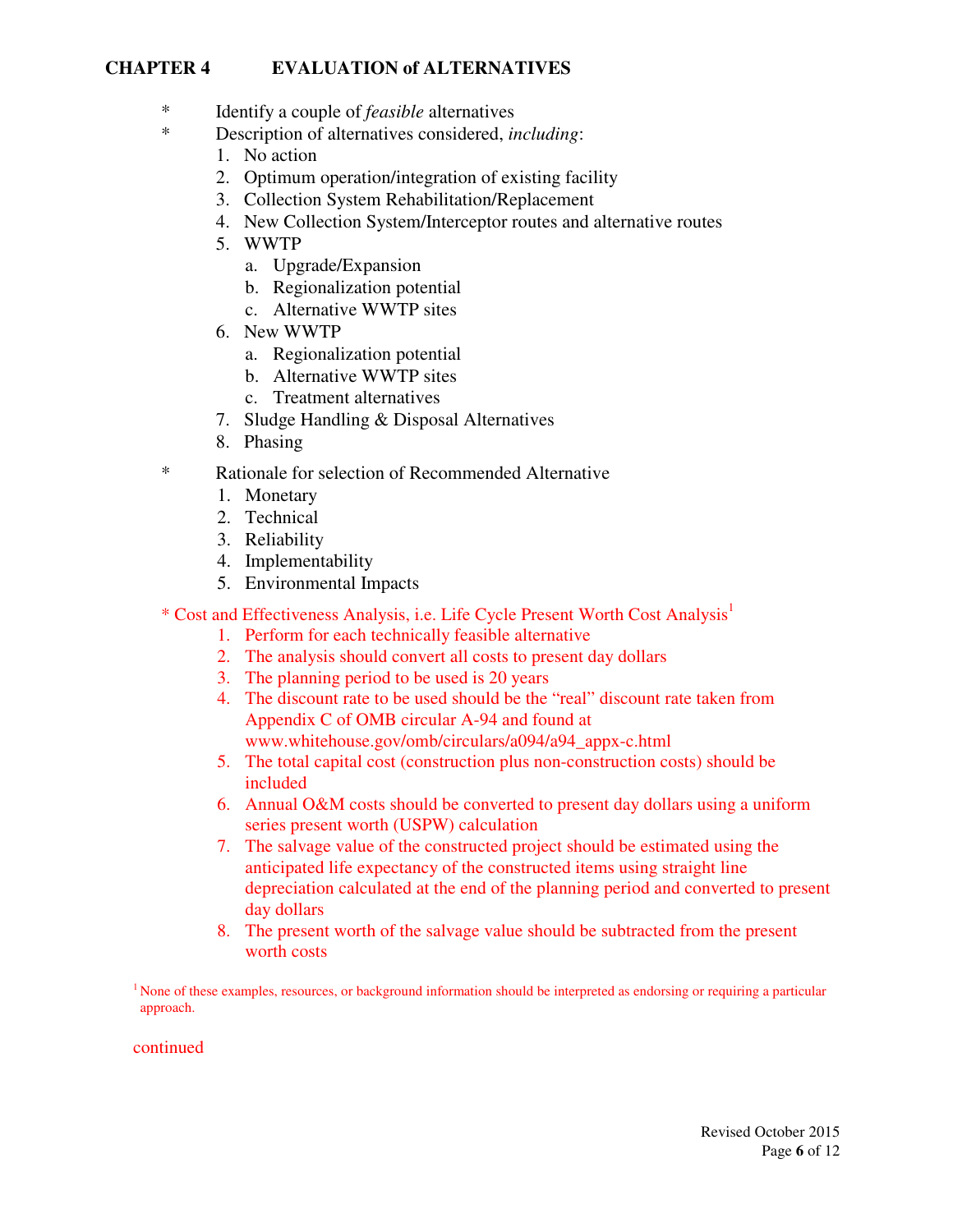9. The net present value (NPV) is then calculated for each technically feasible alternative as the sum of the capital cost  $(C)$  plus the present worth of the uniform series of annual O&M (USPW (O&M)) costs minus the single payment present worth of the salvage value (SPPW(S)):

 $NPV = C + USPW (O\&M) - SPPW (S)$ 

- 10. A table showing the capital cost, annual O&M cost, salvage value, present worth of each of these values, and the NPV should be developed for state or federal agency review. All factors (major and minor components), discount rates, and planning periods used should be shown within the table.
- 11. Short lived asset costs should also be included in the life cycle cost analysis if determined appropriate by the consulting engineer or agency. Life cycles of short lived assets should be tailored to the facilities being constructed and be based on generally accepted design life. Different features in the system may have varied life cycles.
- 12. Either within or following the summary table, provide an explanation of each alternative's potential for water and energy efficiency and associated cost savings.
	- a. Water efficiency efforts to consider include water reuse, water efficient devices, water meters, water audits and conservation plans.
	- b. Energy efficiency efforts to consider include energy audits and assessment results, energy use of proposed alternatives, emissions of various alternatives and greenhouse gas reductions, use of renewable energy.
	- c. If SRF's GPR incentive is being pursued, water and energy efficiency can be addressed via the GPR discussion and/or business case.
- 13. Provide a written statement in Chapter 4 including, "A cost and effectiveness analysis was completed and meets the minimum requirements of the Water Resources Reform and Development Act of 2014."
- 14. Provide a completed *Cost & Effectiveness Certification Form* (refer to blank certification form attached to this guidance) prior to PER approval.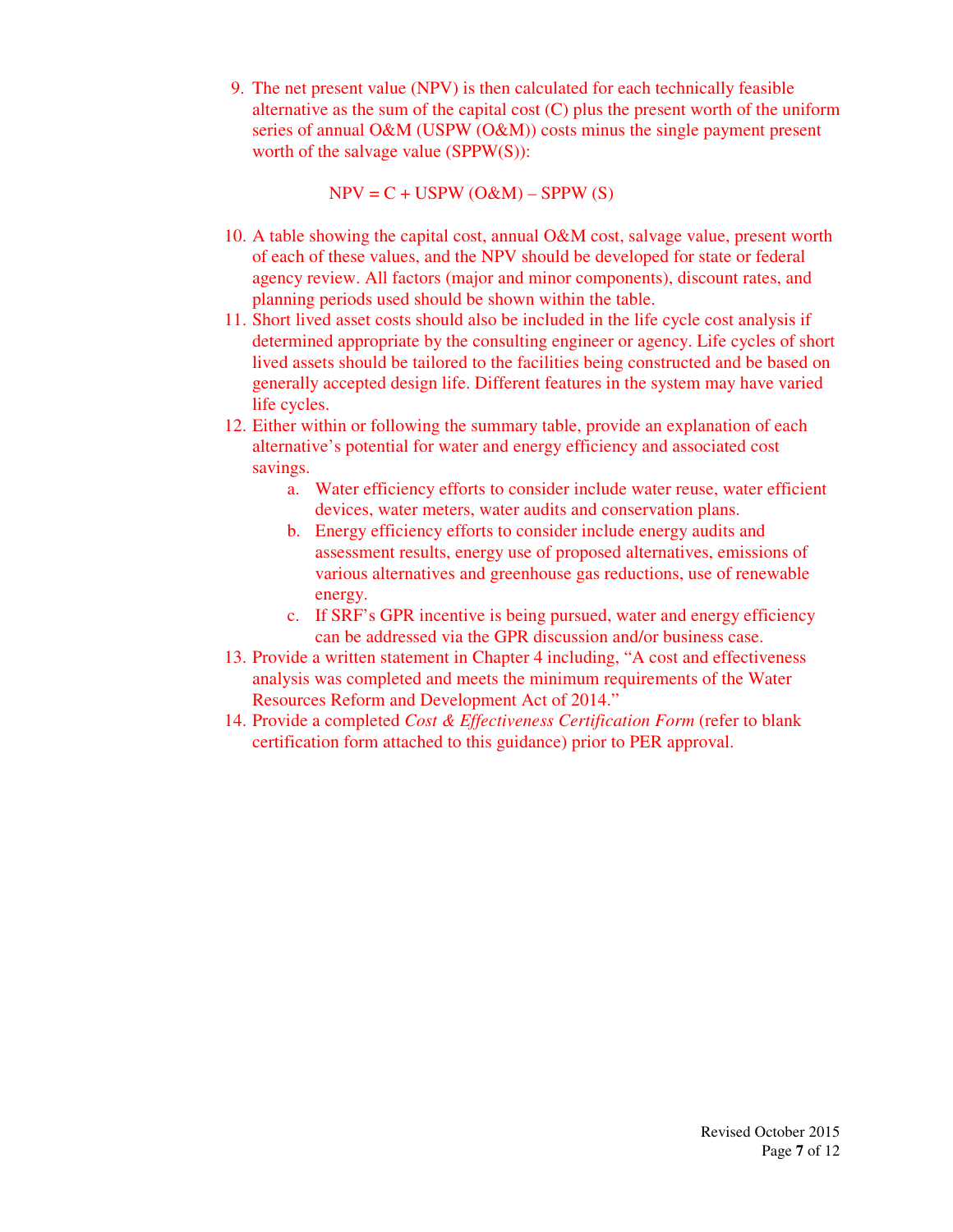#### **CHAPTER 5 EVALUATION OF ENVIRONMENTAL IMPACTS**

#### **To avoid comments, follow the text and graphics guidance provided at the Project Planning Meeting**

- \* Discuss *NEGATIVE IMPACTS* only. Please be clear, concise & complete.
- \* **Note:** *Projects which propose treatment capacity increases or new upsized lines must include the "Induced Impacts" language provided in the SRF Environmental Evaluation Section: Procedures & Language* guidance.
- \* The PER **must** discuss *direct* (primary impacts due to construction, operation & maintenance of the treatment/collection system) and *indirect* (secondary or induced impacts made possible by the project) impacts of the feasible alternatives (including the no-action alternative) on:
	- 1. Disturbed/Undisturbed Land (provide soils maps only if in undisturbed land)
	- 2. Historic/Architectural Resources (provide Interim Report maps, if available)
	- 3. Wetlands (provide wetland maps [**not from federal internet mappers**])
	- 4. Surface waters (provide wetland and/or topographic maps)
		- a. Natural, Scenic and Recreational Rivers and Streams (312 IAC 7-2)
		- b. Waters of High Quality;  $[327 \text{ IAC } 2-1-2(3)]$
		- c. Exceptional Use Streams; [327 IAC 2-1-11(b)]
		- d. streams, rivers, lakes
		- e. label stream crossings on a map
	- 5. Groundwater
		- a. impact to local wells and water table
		- b. SRF will supply a map of the St. Joseph aquifer area for use in the PER, if necessary (for projects in far north central IN)
	- 6. 100-year floodplain (provide FEMA or other floodplain maps, if available)
		- a. Cannot be used for borrow or fill w/o DNR approval
		- b. Operability & Accessibility of the facilities during 100-year floods
	- 7. Plants and Animals
		- a. streams, wetlands, wooded and scrub/shrub areas
		- b. no need to research endangered species records
	- 8. Prime Farmland Impacts and Influence of Local Geology
		- a. The consultant will initiate and complete the Farmland Conversion Impact Rating form process for all SRF projects which will turn dirt to install anything. State whether or not the project will affect prime/unique farmland.
		- b. Discuss the influence, if any, of karst and bedrock areas on the project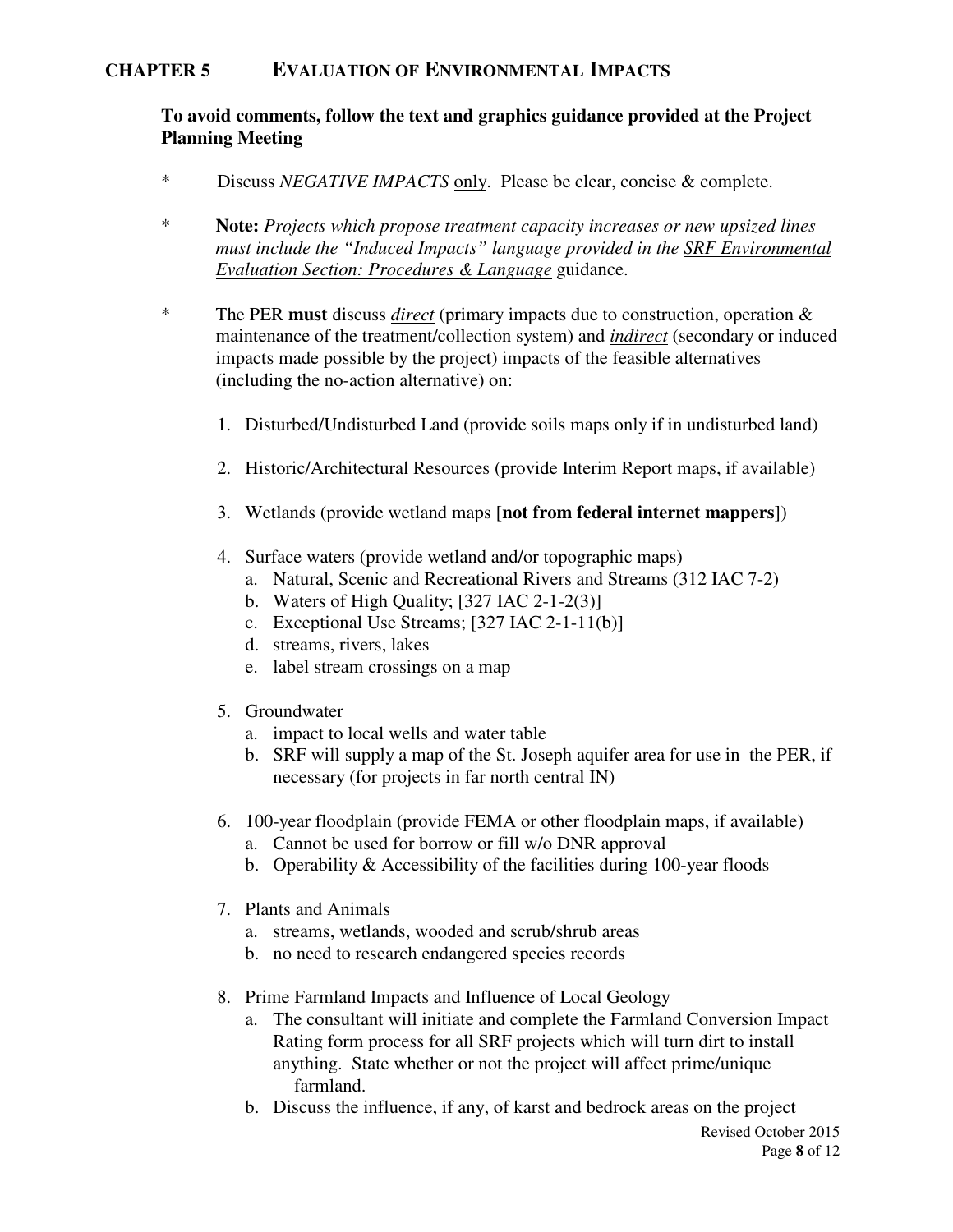- 9. Air Quality
- 10. Open Space and Recreational Opportunities
- 11. Lake Michigan Coastal Management Zone Impacts (applies only to projects in the north part of Lake, Porter and LaPorte counties; SRF will supply a map of the IDNR Coastal Zone Program Area for use in the PER).
- 12. National Natural Landmarks Impacts (see http://www.nature.nps.gov/nnl/Registry/USA\_Map/States/Indiana/indiana.htm)
- 13. Mitigation Measures to avoid negative impacts (such as erosion into nearby waterways or wetlands, air pollution, growth, odors, etc.) of project construction and implementation.
- \* Further environmental review will be necessary (1) if work on an SRF-approved project still remains to be done and more that 5 years have passed since PER approval, (2) if additional work is proposed after that time, or (3) if additional work is proposed within the 5-year period in areas not vetted previously.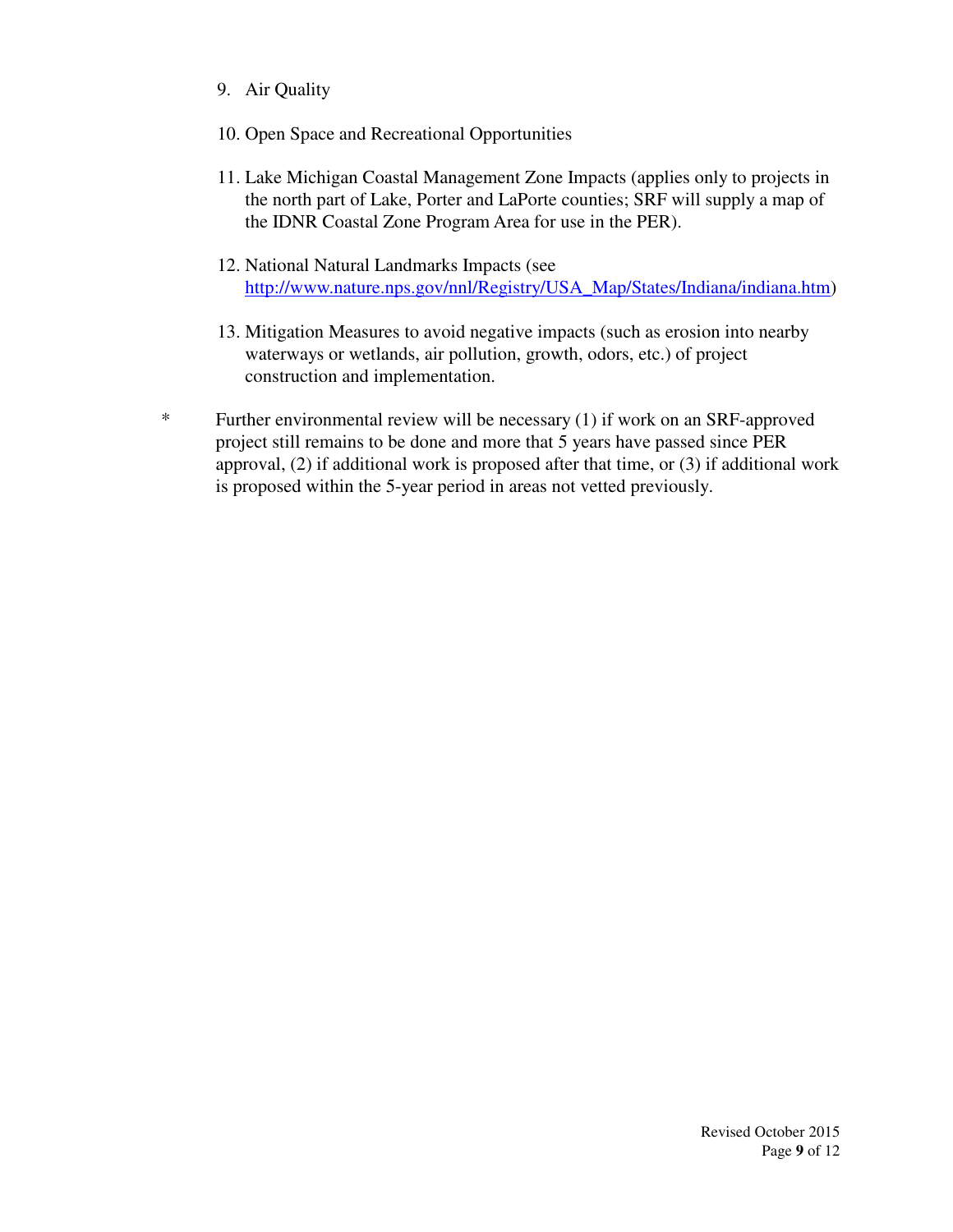#### **CHAPTER 6 SELECTED PLAN**

- \* Describe the Selected Plan components & processes
- \* Discuss Phasing (if applicable)
- \* Include a completed *Preliminary Design Summary*
- \* Provide Schematics/Layouts/Maps/Design flow train of the proposed project or selected plan, *including* North arrow & bar scale (*not necessary* for schematics).
- \* Provide the *Project Component Costs* (*refer to* **Table VI**) and the *Selected Plan Cost* (*refer to* **Table VII**).
- \* Include a Project Schedule/Milestone dates for:
	- 1. PER Submittal
	- 2. Anticipated PER approval
	- 3. Plans & Specs submittal
	- 4. Plans & Specs approval
	- 5. Land and easement acquisition
	- 6. Advertise for Bids
	- 7. Loan closing (after bids are received for subsidized loans)
	- 8. Contract Award
	- 9. Initiation of construction
	- 10. Substantial completion of construction
	- 11. Initiation of operation
- \* Discuss Contract operations
	- 1. Operation and/or Lab work
	- 2. Land application
	- 3. Landfilling
	- 4. Other
- \* Discuss Green Project Reserve (GPR) Sustainable Infrastructure components in PER or as an appendix to PER (if applicable).
	- 1. Complete the SRF Loan Programs Green Project Reserve (GPR) Sustainability Incentive Waste Water Checklist (Attachment C)
	- 2. Identify on the Checklist, the proposed/selected components
	- 3. In an attachment to the Checklist:
		- a. Describe how the project will incorporate/meet the intent of each proposed component
		- b. Provide the estimated additional cost associated with incorporating each selected component.

NOTE: For projects funded by multiple funding sources, SRF must fund the PER-approved GPR components to the extent possible. All GPR-eligible disbursement requests must be submitted to SRF until SRF's portion of the PER-approved GPR components has been fully paid. SRF's payment for GPReligible components is a condition of receiving the GPR Sustainability Incentive interest rate discount.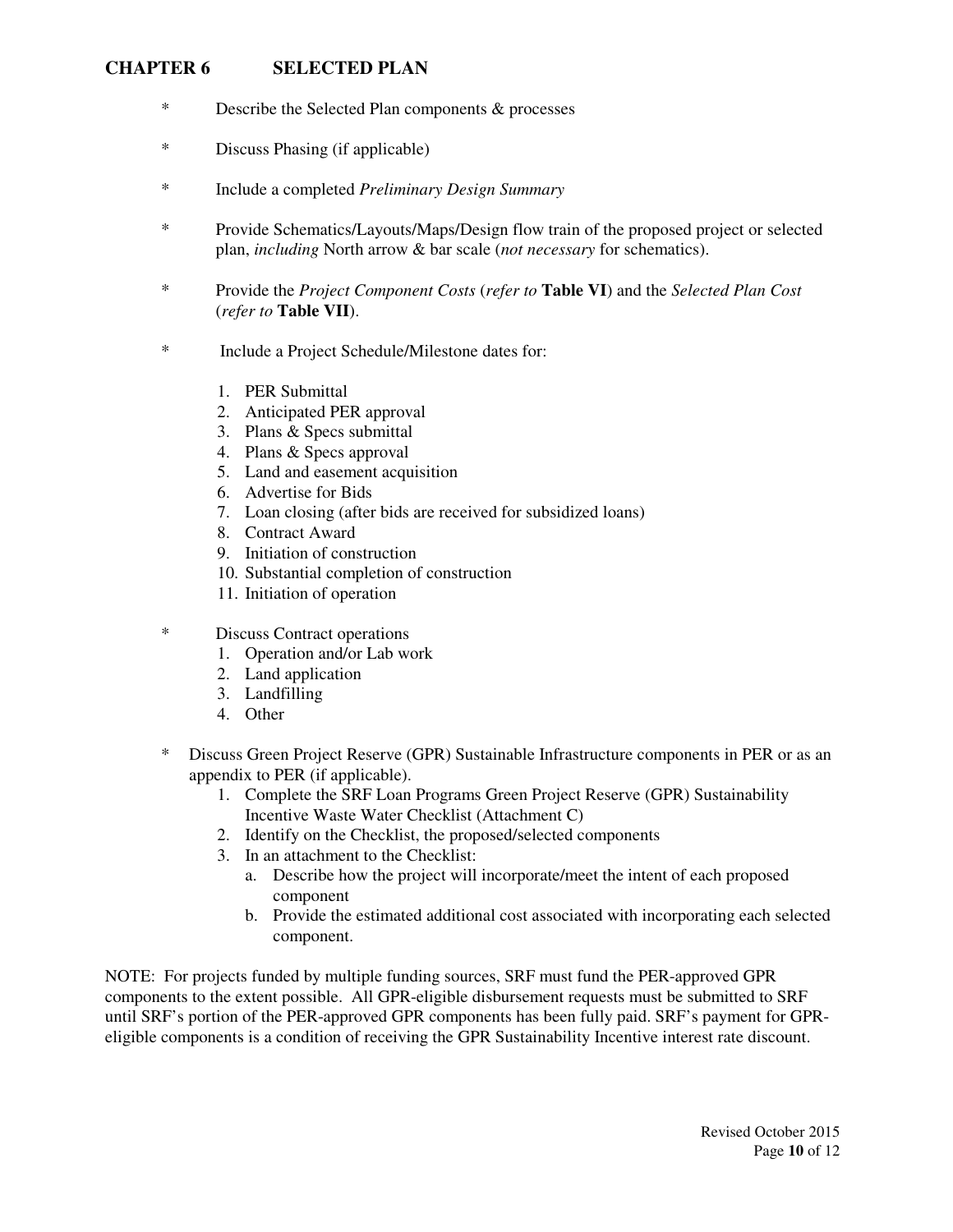#### **CHAPTER 7 LEGAL, FINANCIAL & MANAGERIAL CAPABILITIES**

- \* Include the **2** required **Resolutions** (*refer to* **ATTACHMENTS A** & **B**):
	- 1. Authorized Representative
	- **2.** PER Acceptance
- \* Include the completed *SRF Project Cost/Financing Information Form* **Table VIII**
- \* Include Letter(s) of intent from:
	- 1. Land/easement owners
	- 2. Significant flow/wasteload contributors
	- 3. Contract operators
- \* *Include Inter-local Governmental Agreement and/or Contracts or intent to obtain either. SRF Loan Program can not close on a loan until the Inter-Local Government Agreement or Contract between the affected parties is signed and executed.*
- \* Include the status of the Fiscal Sustainability Plan (FSP) related to the SRF project. SRF requires either a *FSP Self-Certification Form* or *FSP Certification Form* (refer to blank certification forms attached to this guidance). If the loan recipient already has an FSP, the completed self-certification form must be submitted prior to SRF PER approval. If the loan recipient does not have an FSP, the completed certification form must be submitted prior to request for the final disbursement related to the primary project.
	- 1. Sample language if an FSP is already in place: "The town's existing Fiscal Sustainability Plan meets the minimum requirements listed in the Federal Water Pollution Control Act Section 603(d)(1)(E)(i). The town's completed FSP Self-Certification form is located in the PER Appendix."
	- 2. Sample language if the FSP is not in place: "The town will develop a Fiscal Sustainability Plan that meets the minimum requirements listed in the Federal Water Pollution Control Act Section  $603(d)(1)(E)(i)$  and will submit a completed FSP Certification Form prior to request for final disbursement related to the primary project."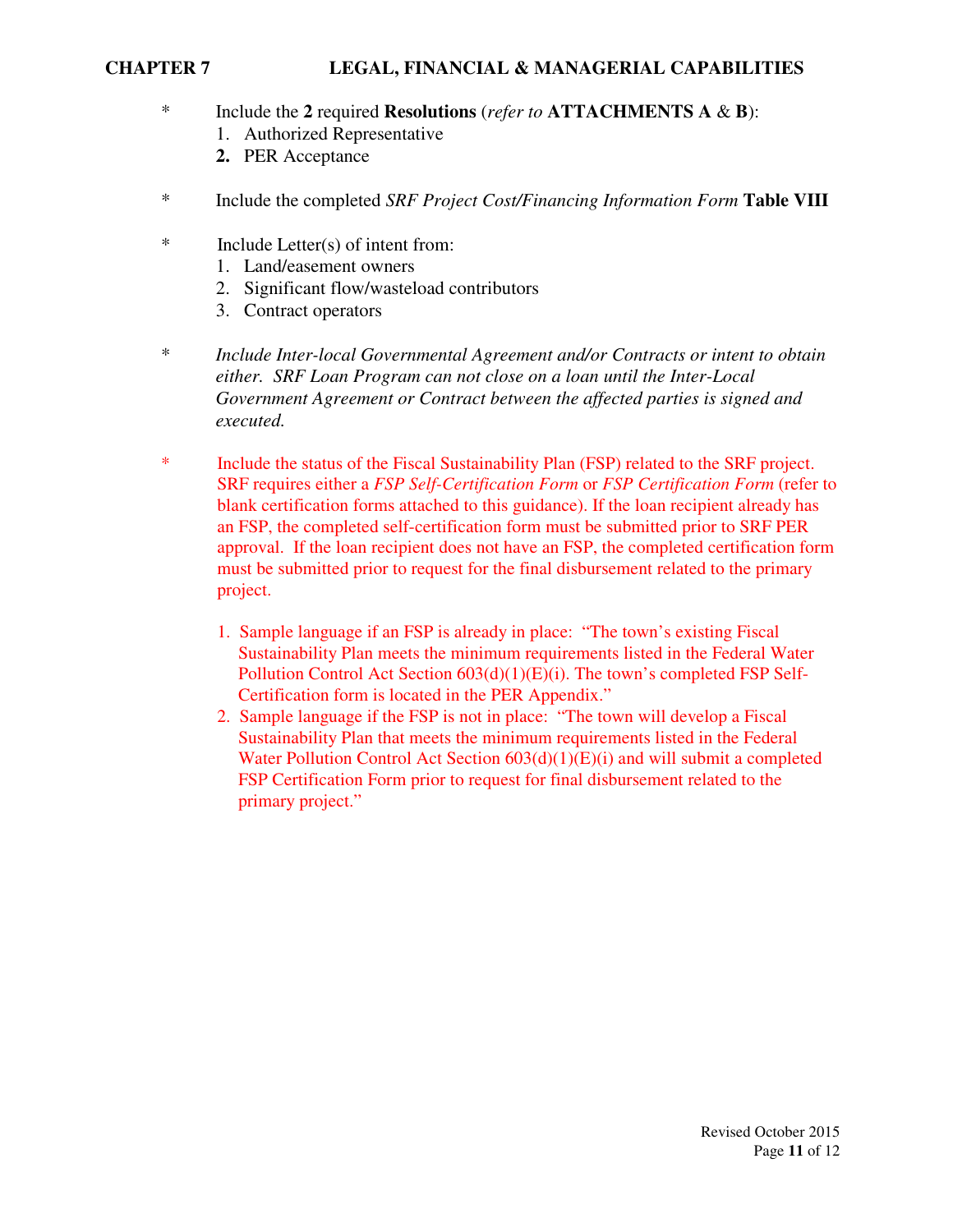#### **CHAPTER 8 PUBLIC PARTICIPATION**

- \* Include a copy of the Publisher's Affidavit from the newspaper with the Public Hearing notice.
- \* Notify contract customer and/or significant flow/wasteload contributors or rate payers.
- \* Have completed PER available for public review 10 days prior to Public Hearing.
- **\*** Include a Sign-in sheet showing who attended the Public Hearing.
- \* Include either meeting minutes or a Transcript of the Public Hearing.
- \* Include *all written comments* submitted by the public, including comments submitted during the public hearing and during the 5-day period following the hearing. Also include any *response* to comments provided by or on behalf of the Participant.
- \* Provide prepared, self-sticking **Mailing Labels** for:
	- 1. Interested parties (those individuals, industries, groups, organizations which demonstrated an interest in receiving copies of the Environmental Assessment/Finding of No Significant Impact). Be sure to include everyone who attended the public hearing.
	- 2. County Drainage Board
	- 3. County Health Department
	- 4. Active Regional Planning Commission for the planning area
	- 6. Local media outlets (newspaper, radio, or t.v. station)
	- **7.** Customer Communities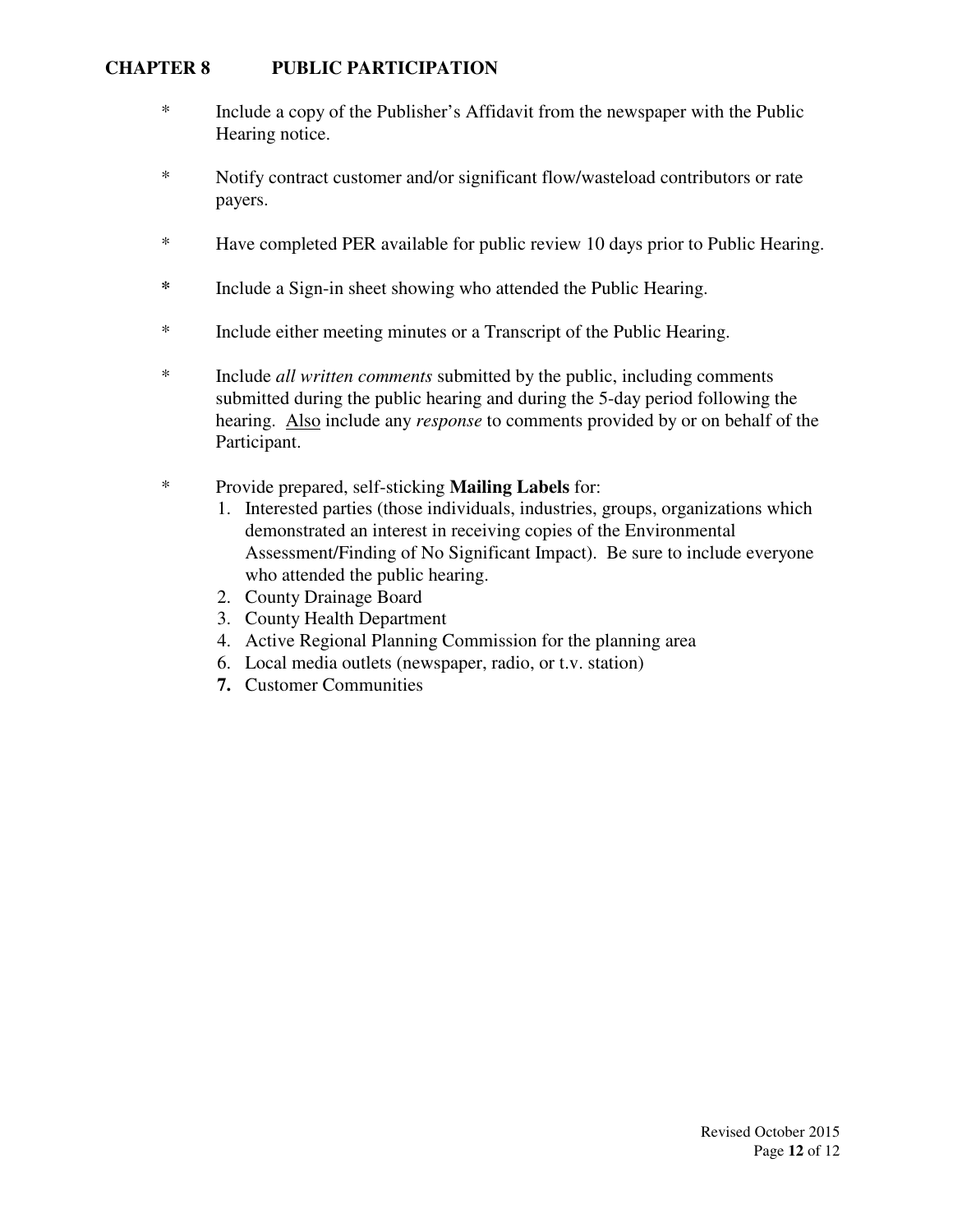# **ATTACHMENTS**

- A. Authorized Representative *Model*
- B. PER Acceptance *Model*
- C. WW GPR Checklist

#### *Tables*

- I. EXISTING WW FLOWS OF SEWERED <u>&</u> UNSEWERED COMMUNITIES *MODEL*<br>II. CURRENT TREATMENT PLANT OPERATION *MODEL*
- II. CURRENT TREATMENT PLANT OPERATION *MODEL*
- III. EST. INFLUENT STRENGTH & LOADINGS *MODEL*
- IV. DESIGN TREATMENT PLANT FLOWS *MODEL*
- V. DESIGN TREATMENT PLANT LOADINGS *MODEL*
- VI. EST. CONSTRUCTION COSTS of the SELECTED ALTERNATIVE *MODEL*
- VII. SELECTED PLAN COST SUMMARY *MODEL*
- VIII. SRF PROJECT FINANCING INFORMATION *MODEL*

# *Certifications*

- 1. Fiscal Sustainability Plan Self-Certification Form
- 2. Fiscal Sustainability Plan Certification Form
- 3. Cost & Effectiveness Certification Form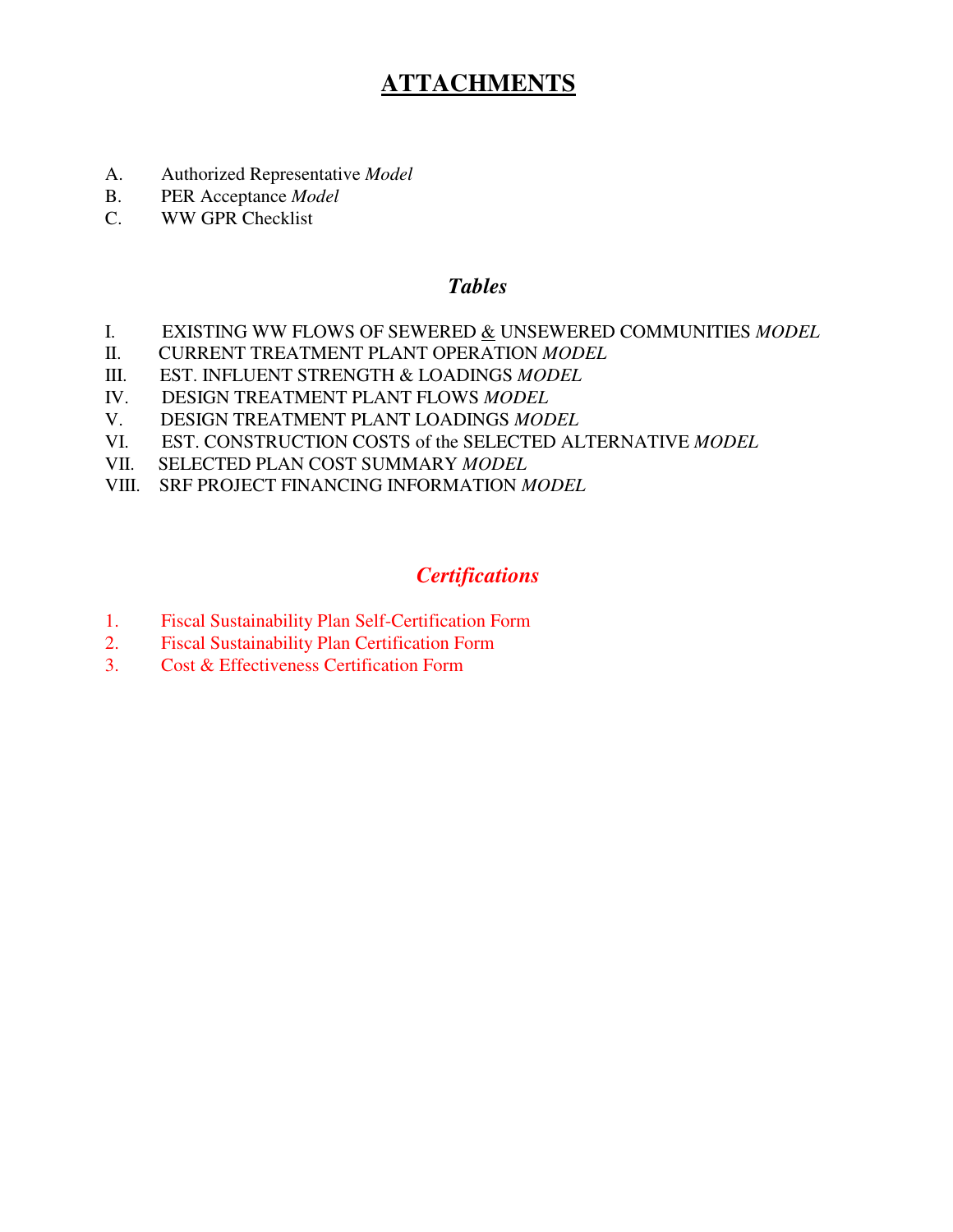#### **A.**

#### **MODEL AUTHORIZED REPRESENTATIVE RESOLUTION**

**WHEREAS, the (PARTICIPANT) of \_\_\_\_\_\_\_\_\_\_\_\_\_\_\_\_\_\_\_\_, Indiana, herein called Also plans for a municipal water pollution control project to meet State and Federal regulations, such as the NPDES discharge limitations, and the community intends to proceed with the construction of such works:** 

 **WHEREAS, the (PARTICIPANT) has adopted this Resolution dated** 

 **NOW, THEREFORE, BE IT RESOLVED by the Council/Board, the governing body of said \_\_\_\_\_\_\_\_\_\_\_\_\_, that:** 

- **1. \_\_\_\_\_\_\_\_\_\_\_\_\_\_\_\_\_\_\_\_\_\_\_\_\_ be authorized to make application for an SRF Loan and provide the State Revolving Fund Loan Program such information, data and documents pertaining to the loan process as may be required, and otherwise act as the authorized representative of the community.**
- **2. The community agrees to comply with the Indiana Finance Authority, State of Indiana and Federal requirements as they pertain to the SRF.**
- **3. That two copies of the resolution be prepared and submitted as part of the community's Preliminary Engineering Report.**

 **ADOPTED this \_\_\_\_\_\_\_\_ day of \_\_\_\_\_\_\_\_\_\_\_\_\_\_\_\_\_, 2010.** 

**THE (PARTICIPANT) OF \_\_\_\_\_\_\_\_\_\_\_\_\_\_\_\_\_\_\_\_\_\_\_\_\_, INDIANA BY AND THROUGH ITS COUNCIL/BOARD OF TRUSTEES**

**AUTHORIZED SIGNATORY**

**\_\_\_\_\_\_\_\_\_\_\_\_\_\_\_\_\_\_.** 

**B**Y: **\_\_\_\_\_\_\_\_\_\_\_\_\_\_\_\_\_\_\_\_\_\_\_\_\_\_\_\_\_\_\_** 

**\_\_\_\_\_\_\_\_\_\_\_\_\_\_\_\_\_\_\_\_\_\_\_\_\_\_\_\_\_\_\_** 

**ATTEST: \_\_\_\_\_\_\_\_\_\_\_\_\_\_\_\_\_\_\_\_\_\_\_\_\_\_\_\_\_\_\_\_**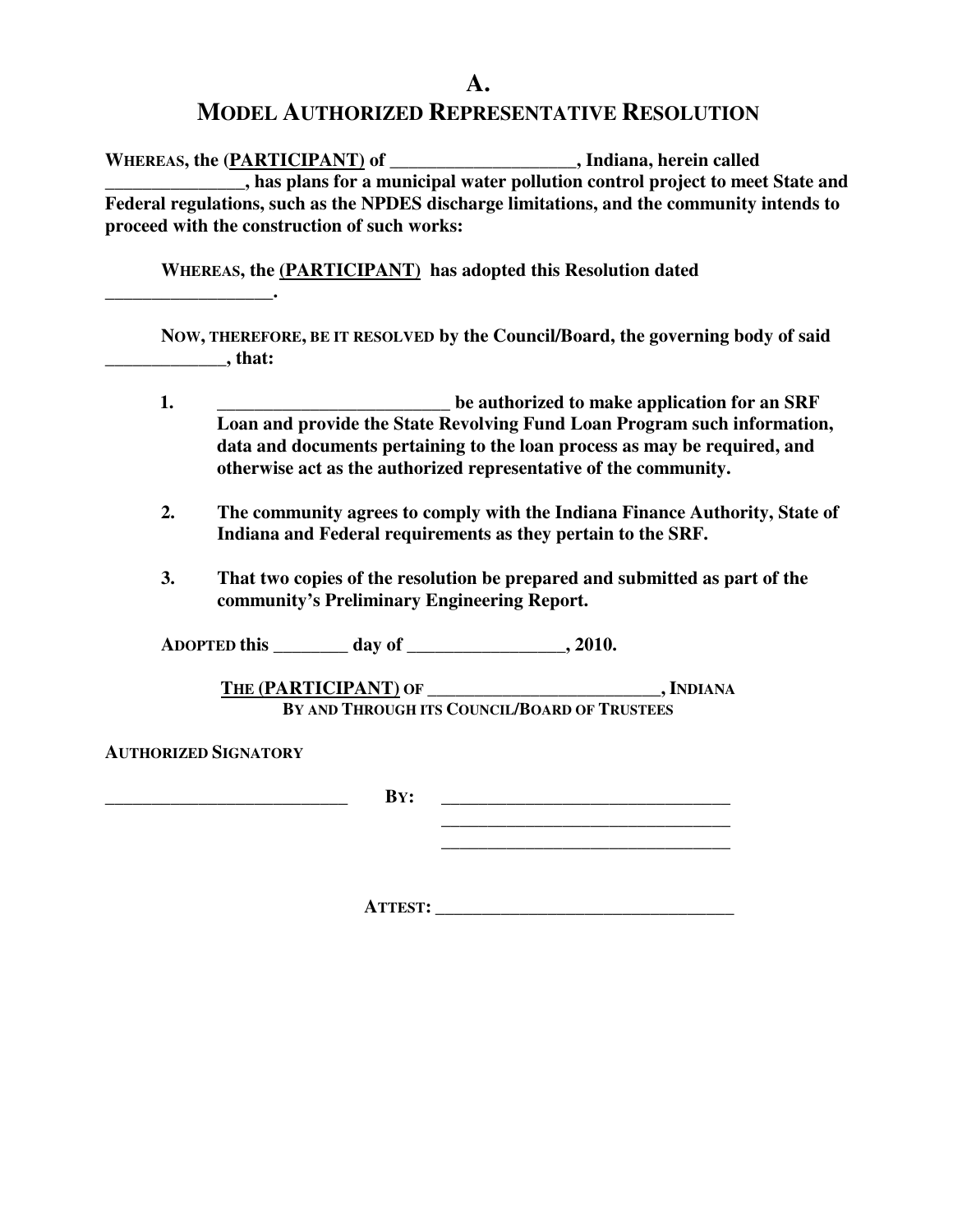# **B. MODEL PER ACCEPTANCE RESOLUTION**

 **WHEREAS, the (PARTICIPANT) of \_\_\_\_\_\_\_\_\_\_\_ County, Indiana, has caused a Preliminary Engineering Report, PER, dated\_\_\_\_\_\_\_\_\_\_\_\_\_\_\_\_\_\_, to be prepared by the consulting firm of\_\_\_\_\_\_\_\_\_\_\_\_\_\_\_\_\_\_\_\_\_; and** 

 **WHEREAS, said PER has been presented to the public at a public hearing held \_\_\_\_\_\_\_\_\_\_\_\_\_\_\_\_\_\_\_\_\_\_\_\_\_\_\_\_\_\_\_, for their comments; and** 

 **WHEREAS, the (PARTICIPANT's) Board/Council finds that there was not sufficient evidence presented in objection to the recommended project in the Preliminary Engineering Report.** 

 **NOW, THEREFORE BE IT RESOLVED THAT:** 

**The \_\_\_\_\_\_\_\_\_\_\_\_\_\_\_\_\_\_\_\_\_\_\_\_\_\_\_\_\_\_ Preliminary Engineering Report dated EXECUTE: Let us approved and adopted by the** 

**(PARTICIPANT's)Board/Council; and** 

 **That said PER be submitted to the State Revolving Fund Loan Program for review and approval.** 

Passed and adopted by the (PARTICIPANT's) Board/Council this \_\_\_\_\_\_\_\_ day of **\_\_\_\_\_\_\_\_\_\_\_\_\_\_\_\_, at their regularly scheduled meeting.** 

**President/Mayor** 

**Member** 

**Member** 

**Member** 

| Attest: |  |
|---------|--|
|         |  |

**\_\_\_\_\_\_\_\_\_\_\_\_\_\_\_\_\_\_\_\_\_\_\_\_\_\_\_\_\_\_\_\_\_\_** 

**\_\_\_\_\_\_\_\_\_\_\_\_\_\_\_\_\_\_\_\_\_\_\_\_\_\_\_\_\_\_\_\_\_\_** 

**\_\_\_\_\_\_\_\_\_\_\_\_\_\_\_\_\_\_\_\_\_\_\_\_\_\_\_\_\_\_\_\_\_\_** 

**\_\_\_\_\_\_\_\_\_\_\_\_\_\_\_\_\_\_\_\_\_\_\_\_\_\_\_\_\_\_\_\_\_\_**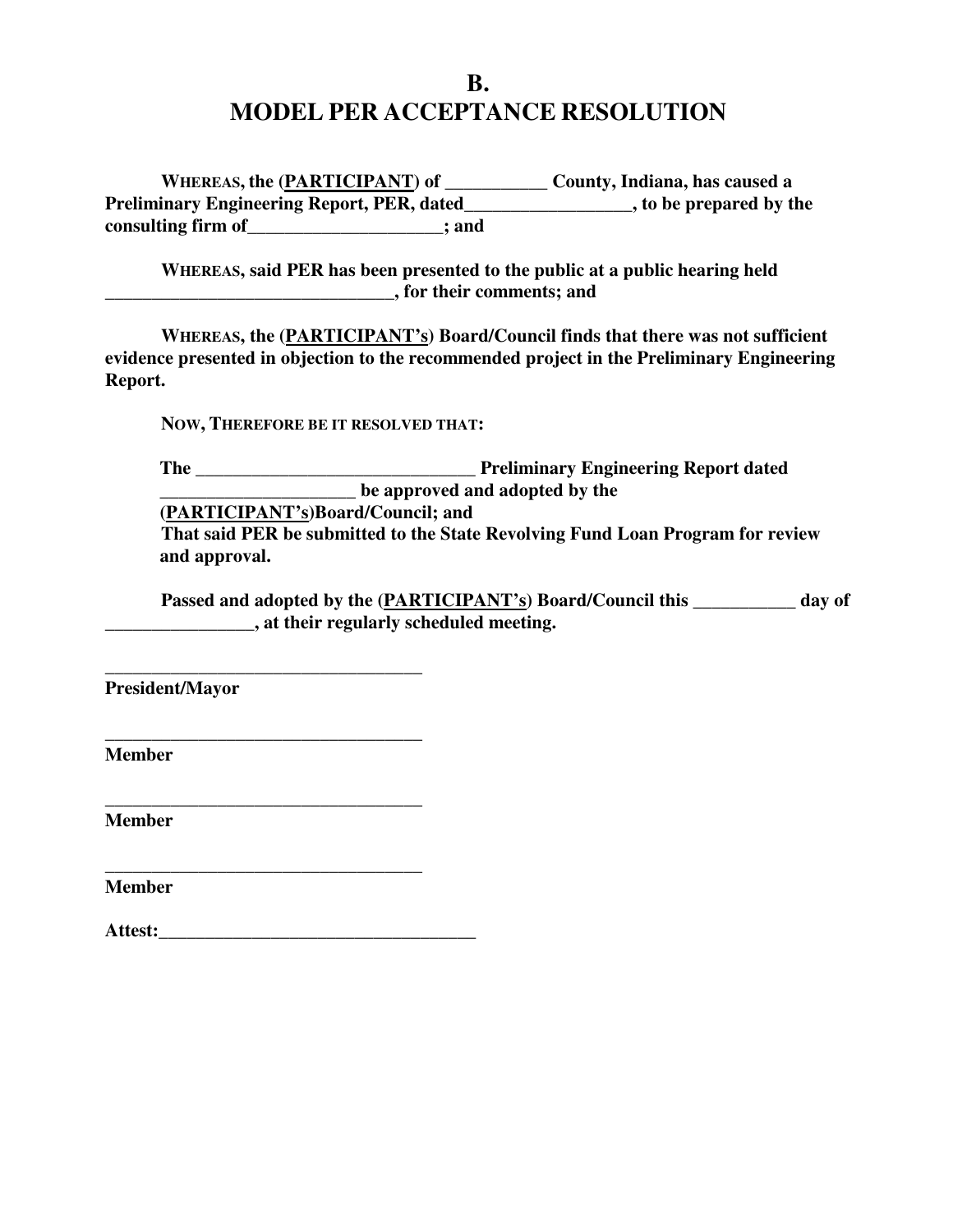#### **TABLE I**

#### **MODEL FOR EXISTING WASTEWATER FLOWS (in gallons per day) OF SEWERED AND UNSEWERED COMMUNITIES**

\_\_\_\_\_\_\_\_\_\_\_\_\_\_\_\_\_\_\_\_\_\_\_\_\_\_\_\_\_\_\_\_\_\_\_\_\_\_\_\_\_\_\_\_\_\_\_\_\_\_\_\_\_\_\_\_\_\_\_\_\_\_\_\_\_\_\_\_\_\_\_\_\_\_\_\_\_\_\_\_\_\_\_\_\_\_\_\_\_\_\_\_\_\_\_\_\_\_\_\_\_\_\_\_\_\_\_\_\_\_

Existing Treatment Facilities Design Flows (for Sewered Communities only)

| Average Design Flow (gpd) __________        | Peak Design Flow (gpd)                                           |  |
|---------------------------------------------|------------------------------------------------------------------|--|
| Domestic <sup>1</sup> (D)                   | Peak DCI (Total DCI X<br>Peaking Factor) <sup>4</sup>            |  |
| Commercial/                                 |                                                                  |  |
| Institutional <sup>1</sup> (C)              | Peak Hourly Inflow &/or<br>Wet Weather Infiltration <sup>5</sup> |  |
| Industrial <sup>1</sup> (I)                 | <b>Peak Hourly Flow</b>                                          |  |
| <b>Total DCI</b>                            |                                                                  |  |
| Peak Sustained<br>Infiltration <sup>2</sup> |                                                                  |  |

## **TOTAL EXISTING FLOW**<sup>3</sup> **\_\_\_\_\_\_\_\_\_\_**

1. DCI flows must be based upon actual water use records where possible. Flows may be estimated by one of the following methods:

- a) Billing records for the most recent 24 months (less 10-20 % consumption) are to be used whenever available;
- b) When billing records are unavailable, pumped water volumes (less 20-40 % consumption and losses) for the most recent 12 months are to be used;
- c) In communities (or portions thereof) without a water supply system, use 310 gpd/connection or 100 gpcpd.
- 2. Based on I/I analysis reviewing the most recent MRO's (24 months) during a high groundwater non-rainfall day period (preferably 7- 14 consecutive days) and taking the average followed by subtracting the average DCI (sewered communities only). For unsewered communities, infiltration could be based on 200 gpidm (Conventional Gravity Sewers).
- 3. Total DCI + Peak Sustained Infiltration
- 4. System Peaking Factor (check which applies)
	- a) Measured from hourly flow data \_\_\_\_\_ (the preferred method for existing conventional gravity sewers)
	- b) i. Estimated from 10-States Standards \_\_\_\_ (Conventional Gravity Only)
	- ii. Estimated from other source (list)  $\qquad$
- 5. Sewered Communities only.

#### Yes or NA

\_\_\_\_\_\_\_\_\_\_ 1. Flow meter calibrated

\_\_\_\_\_\_\_\_\_\_ 2. Flows appear accurate

\_\_\_\_\_\_\_\_\_\_ 3. Based on subtracting the dry weather peak flows from the influent peak flow including all bypassed flows. If this information is not available verify if the peak hourly flow can be determined based on flow data obtained from the influent pumping station(s).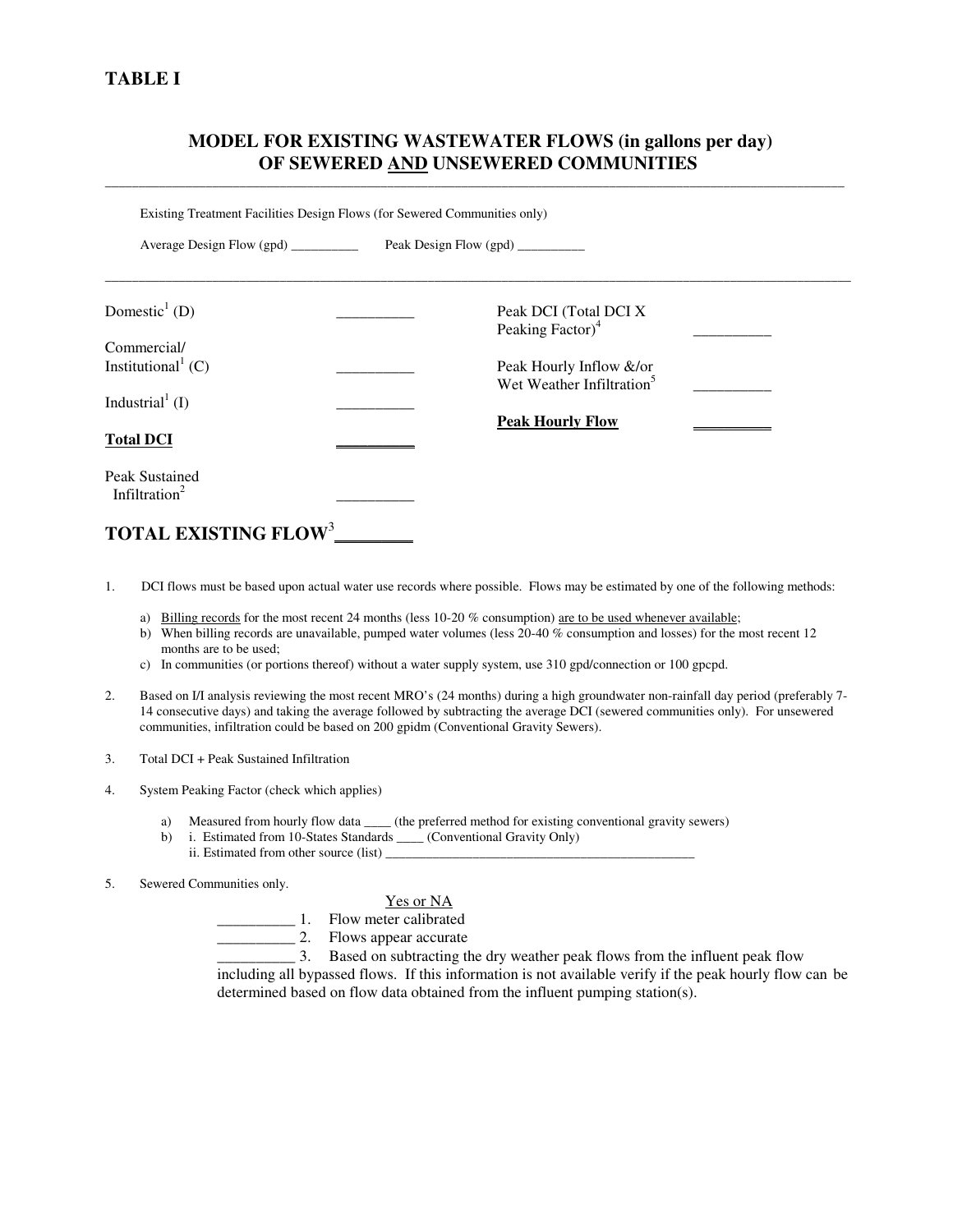## **TABLE II**

|                          | Concentration<br>mg/l                                                                                                | Daily Load<br><b>lbs</b>                                                    |  |
|--------------------------|----------------------------------------------------------------------------------------------------------------------|-----------------------------------------------------------------------------|--|
| <b>INFLUENT</b>          |                                                                                                                      |                                                                             |  |
| CBOD5                    |                                                                                                                      |                                                                             |  |
| <b>TSS</b>               |                                                                                                                      |                                                                             |  |
| $NH3-N$                  | <u> 2002 - 2003 - 2004 - 2004 - 2004 - 2004 - 2004 - 2004 - 2004 - 2004 - 2004 - 2004 - 2004 - 2004 - 2004 - 200</u> |                                                                             |  |
| ${\bf P}$                |                                                                                                                      |                                                                             |  |
| Other                    |                                                                                                                      |                                                                             |  |
|                          |                                                                                                                      |                                                                             |  |
|                          | _______                                                                                                              | ______                                                                      |  |
|                          | _____                                                                                                                |                                                                             |  |
|                          |                                                                                                                      |                                                                             |  |
|                          | ______                                                                                                               |                                                                             |  |
|                          |                                                                                                                      |                                                                             |  |
|                          |                                                                                                                      |                                                                             |  |
| <b>EFFLUENT</b>          |                                                                                                                      |                                                                             |  |
| CBOD5                    |                                                                                                                      |                                                                             |  |
| <b>TSS</b>               |                                                                                                                      |                                                                             |  |
| $NH3-N$                  |                                                                                                                      |                                                                             |  |
| $\overline{P}$           |                                                                                                                      |                                                                             |  |
| <b>Total Residual Cl</b> |                                                                                                                      |                                                                             |  |
| DO                       |                                                                                                                      |                                                                             |  |
| Other                    | $\overline{\phantom{a}}$                                                                                             |                                                                             |  |
|                          |                                                                                                                      |                                                                             |  |
|                          |                                                                                                                      |                                                                             |  |
|                          |                                                                                                                      |                                                                             |  |
|                          | ____                                                                                                                 |                                                                             |  |
|                          |                                                                                                                      |                                                                             |  |
| page # or NA             |                                                                                                                      |                                                                             |  |
|                          |                                                                                                                      | Above values are derived from the 24 most recent consecutive MROs &/or DMRs |  |
|                          |                                                                                                                      |                                                                             |  |
|                          |                                                                                                                      | dates of DMRs:                                                              |  |

## **MODEL FOR CURRENT TREATMENT PLANT OPERATION**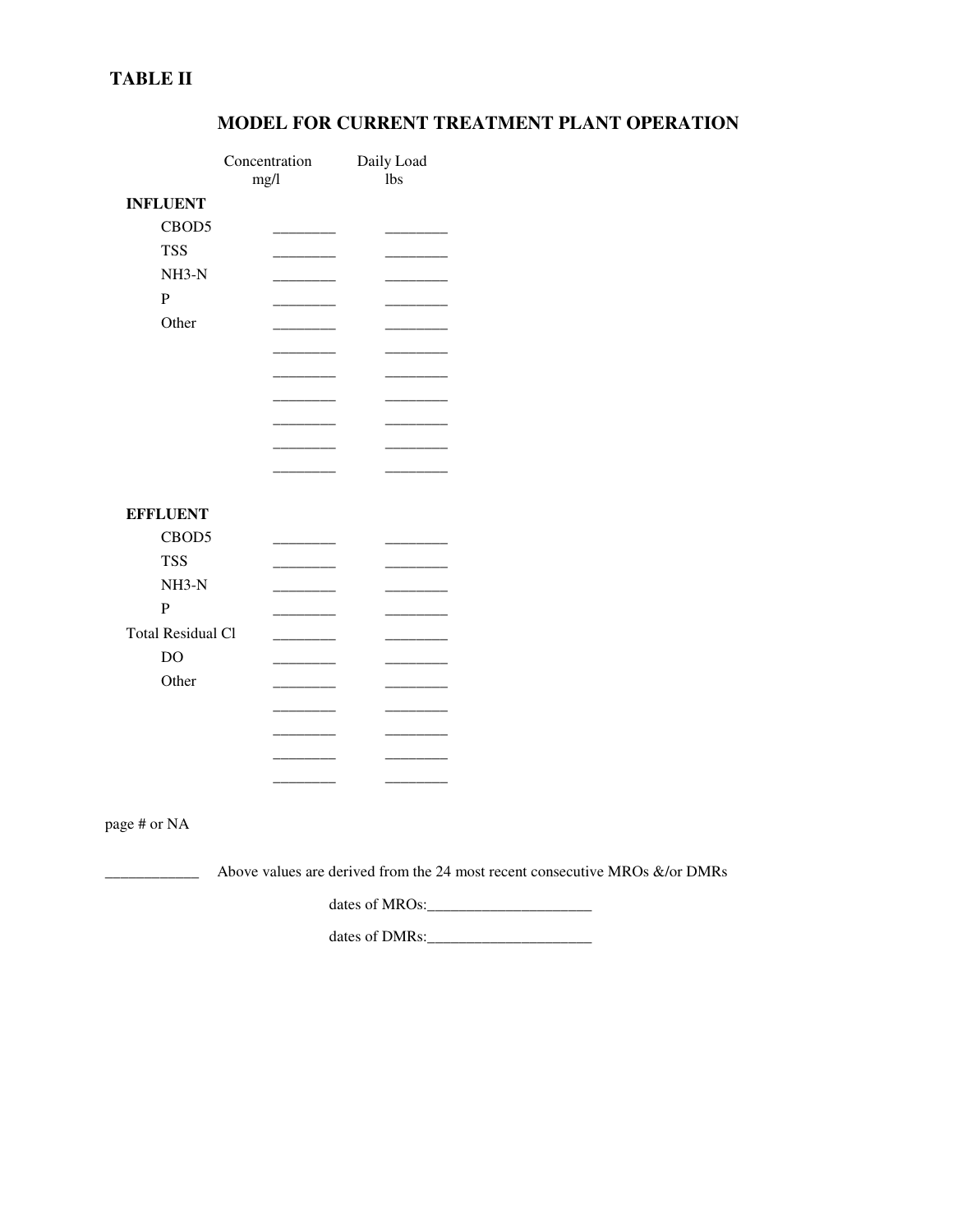#### **TABLE III**

# **MODEL FOR ESTIMATED INFLUENT STRENGTH & LOADINGS UNSEWERED COMMUNITIES**

## **Conventional Gravity, Pressure, Vacuum Sewers**

|                   | Concentration (mg/l) |             |             |   | Daily Load (lb) |              |
|-------------------|----------------------|-------------|-------------|---|-----------------|--------------|
|                   | D                    | $\mathbf C$ | $\mathbf I$ | D | $\mathbf C$     | $\mathbf{I}$ |
| CBOD <sub>5</sub> |                      |             |             |   |                 |              |
| <b>TSS</b>        |                      |             |             |   |                 |              |
| $NH3-N$           |                      |             |             |   |                 |              |
| P                 |                      |             |             |   |                 |              |

Source(s) of Data:

Domestic (**D**) Commercial/Institutional (C)

Industrial (I)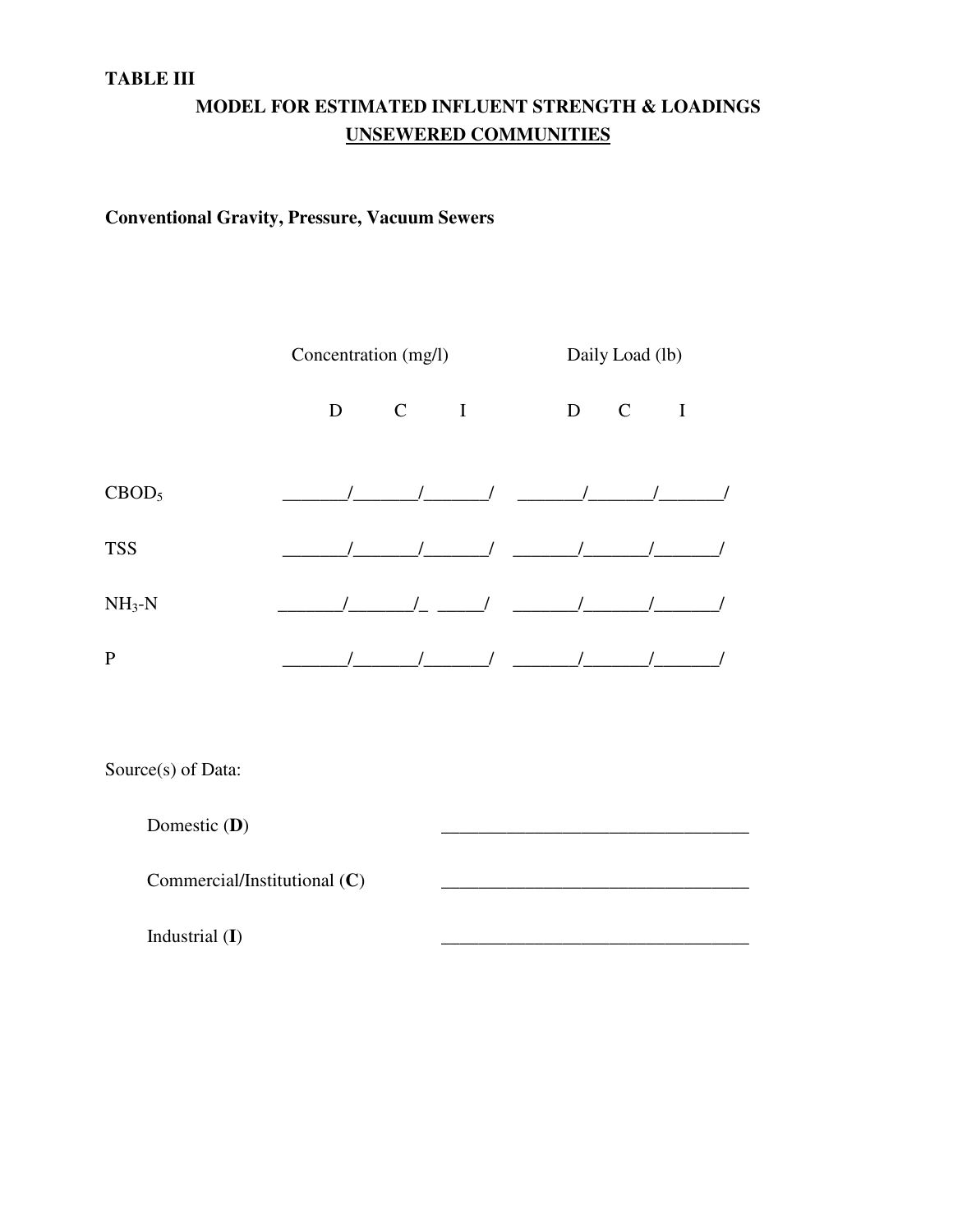## **TABLE IV**

# **MODEL FOR DESIGN TREATMENT PLANT FLOWS (gpd or mgd)**

| Domestic (D)                                                 |  |
|--------------------------------------------------------------|--|
| Commercial/<br>Institutional $(C)$                           |  |
| Industrial (I)                                               |  |
| <b>Total DCI</b>                                             |  |
| + Residual<br>Infiltration                                   |  |
| <b>AVG. DESIGN FLOW</b>                                      |  |
| Peak DCI                                                     |  |
| <b>Residual Infiltration</b>                                 |  |
| Residual Peak Hourly Inflow<br>&/or Wet Weather Infiltration |  |
| PEAK DESIGN FLOW                                             |  |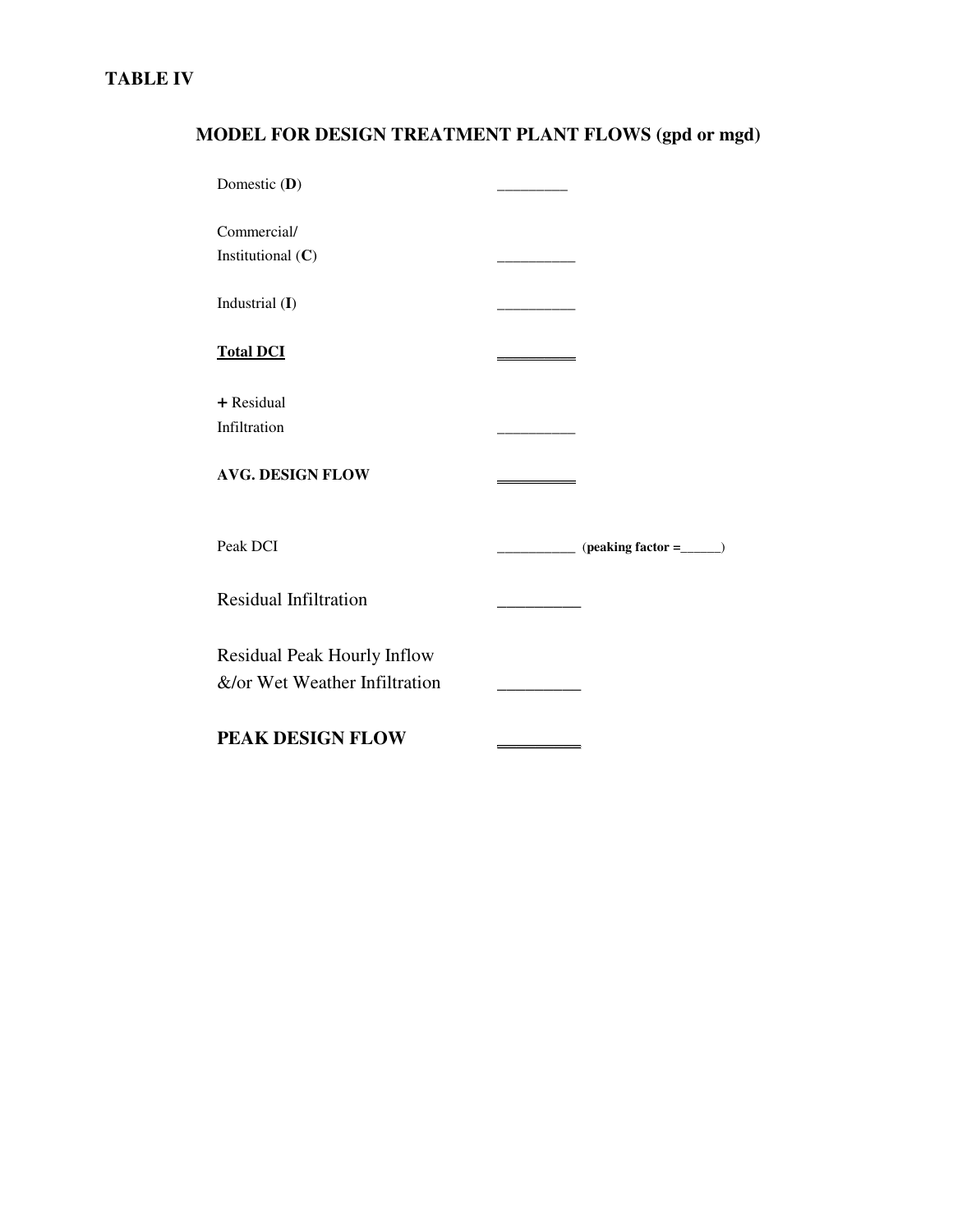## **TABLE V**

## **MODEL FOR DESIGN TREATMENT PLANT LOADINGS**

|                 | Concentration<br>(mg/l) | Daily Load<br>(lb) |
|-----------------|-------------------------|--------------------|
| <b>INFLUENT</b> |                         |                    |
| CBOD5           |                         |                    |
| <b>TSS</b>      |                         |                    |
| $NH3-N$         |                         |                    |
| $\mathbf P$     |                         |                    |
| Other           |                         |                    |
|                 |                         |                    |
|                 |                         |                    |
|                 |                         |                    |
|                 |                         |                    |
|                 |                         |                    |
|                 |                         |                    |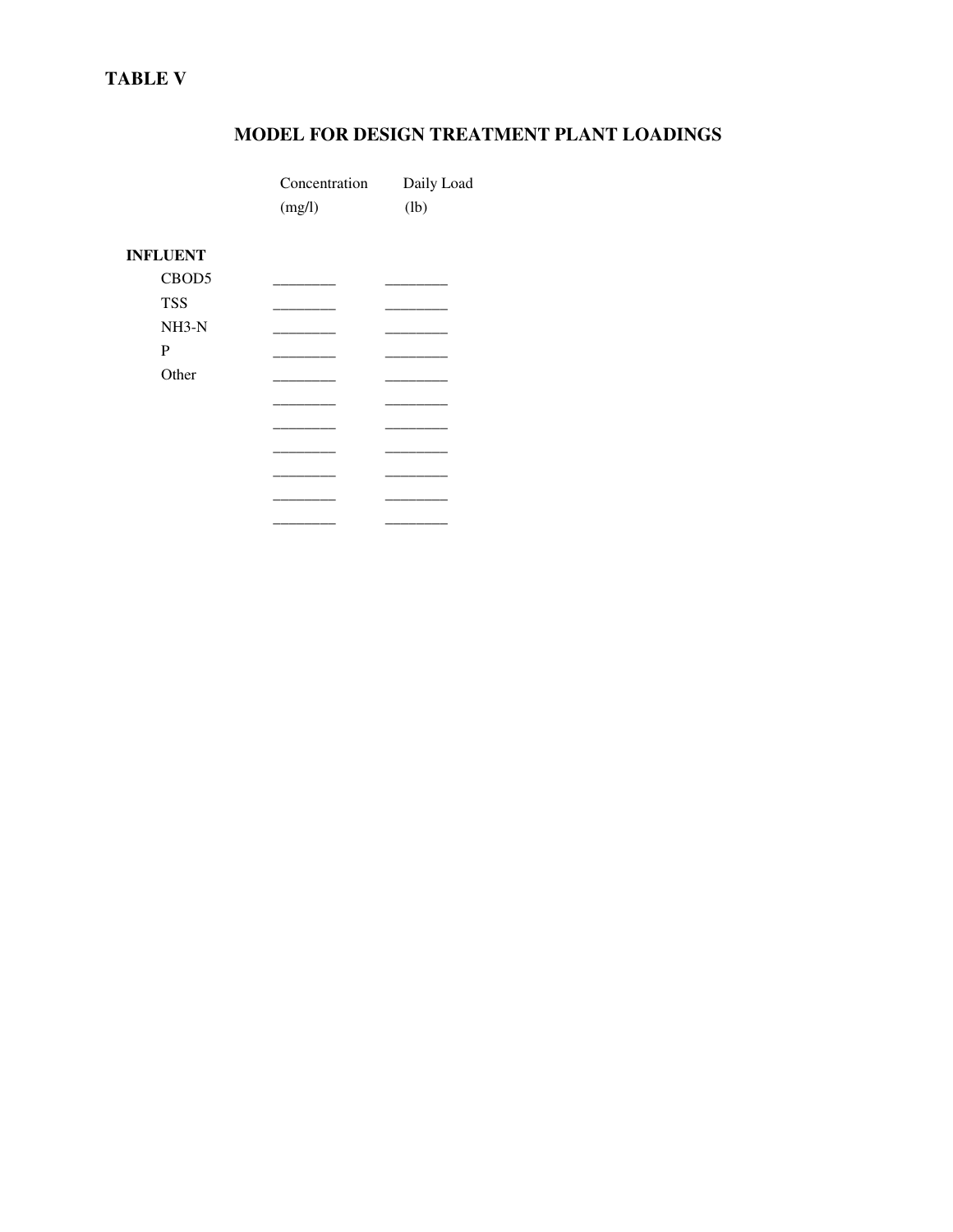## **TABLE VI**

## ESTIMATED CONSTRUCTION COSTS OF THE SELECTED ALTERNATIVE MODEL

| Item                          | Quantity                                                                                                                                                                                                                             | Unit Cost | <b>Total Cost</b> |
|-------------------------------|--------------------------------------------------------------------------------------------------------------------------------------------------------------------------------------------------------------------------------------|-----------|-------------------|
|                               |                                                                                                                                                                                                                                      |           |                   |
| 2)                            | <u>and the state of the state of the state</u>                                                                                                                                                                                       |           |                   |
|                               | <u> The Common State State State State State State State State State State State State State State State State State State State State State State State State State State State State State State State State State State State</u> |           |                   |
|                               |                                                                                                                                                                                                                                      |           |                   |
|                               |                                                                                                                                                                                                                                      |           |                   |
| $6)$ <sub>_____________</sub> | the company of the company                                                                                                                                                                                                           |           |                   |
|                               | <u> 1989 - Andrea State</u>                                                                                                                                                                                                          |           |                   |
|                               |                                                                                                                                                                                                                                      |           |                   |
| 9)                            | <u> 1989 - Andrea Stein</u>                                                                                                                                                                                                          |           |                   |
|                               |                                                                                                                                                                                                                                      |           |                   |

Total Construction Cost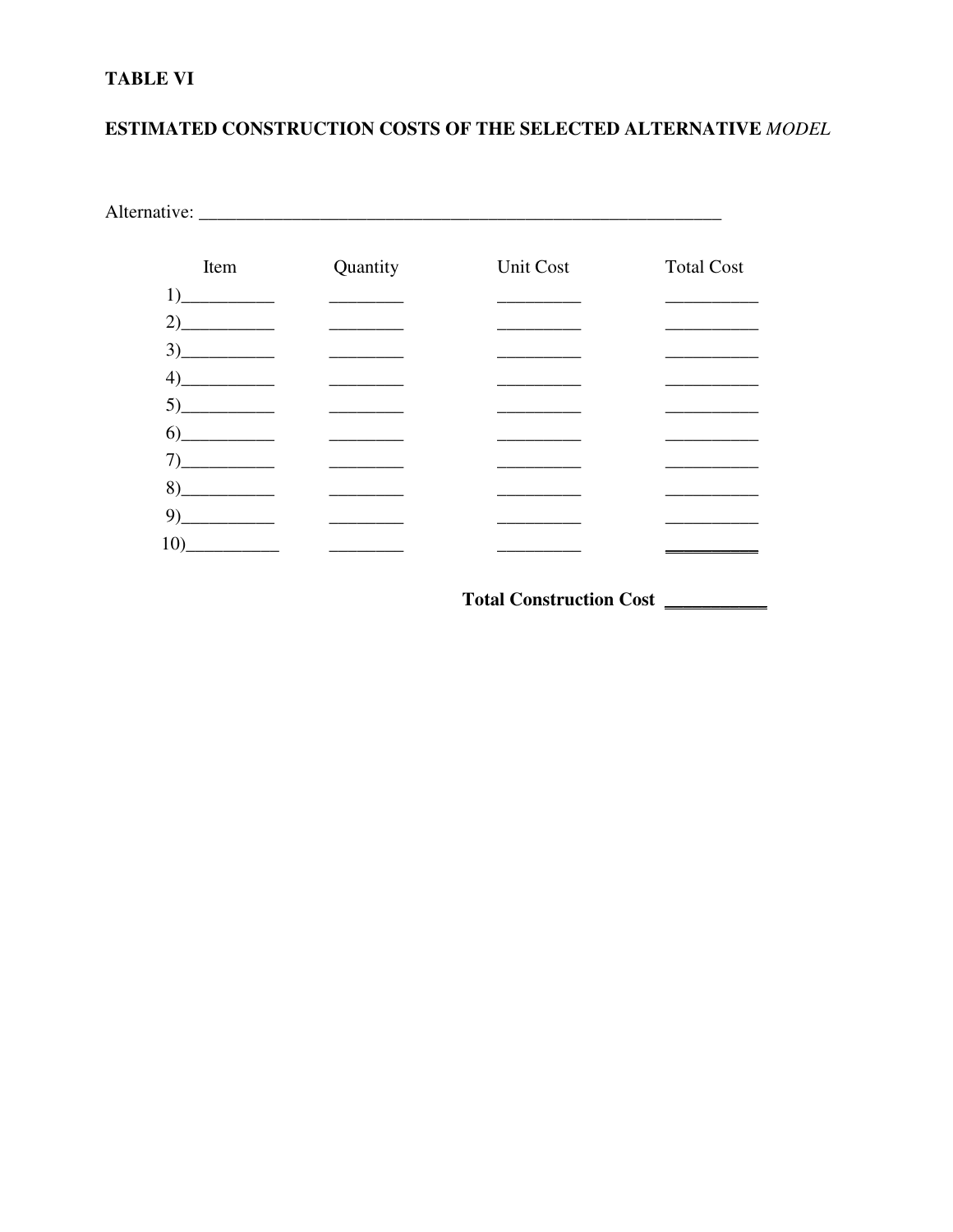## **TABLE VII**

#### **MODEL SELECTED PLAN COST SUMMARY**

| <b>Item</b>                                | <b>Total Cost</b> |
|--------------------------------------------|-------------------|
| <b>Non-Construction Costs</b>              |                   |
| Administrative and Legal                   |                   |
| * Land & Rights-of-way Acquisition         |                   |
| Relocation                                 |                   |
| <b>Engineering Fees</b><br>Design          |                   |
| Construction                               |                   |
| Other                                      |                   |
| Project Inspection                         |                   |
| <b>Costs Related to Plant Start-up</b>     |                   |
| <b>Non-Construction Subtotal</b>           |                   |
| <b>Construction and Equipment Subtotal</b> |                   |
| Contingencies (not to exceed 10%)          |                   |
|                                            |                   |

## **TOTAL PROJECT COST** \_\_\_\_\_\_\_\_\_\_\_\_\_

\* Ineligible for SRF unless it represents administrative costs to acquire easements and/or land. Land may be eligible if it is an integral part of the treatment process.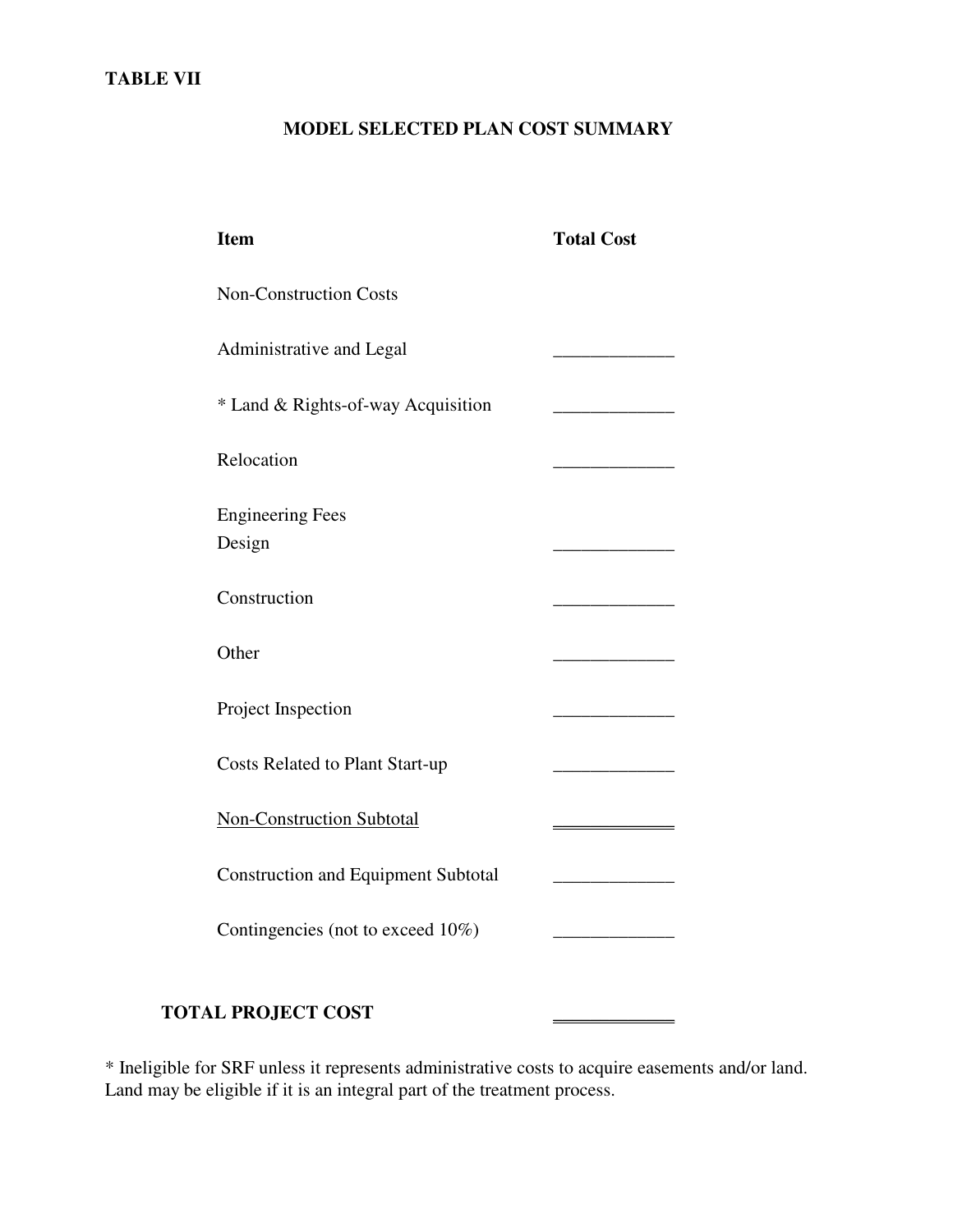#### **TABLE VIII**

|  |  | <b>SRF PROJECT FINANCING INFORMATION</b> |
|--|--|------------------------------------------|
|--|--|------------------------------------------|

(Wastewater)

| 1.                   | <b>Project Cost Summary</b>                                                                                                                                                                                                                                                              |
|----------------------|------------------------------------------------------------------------------------------------------------------------------------------------------------------------------------------------------------------------------------------------------------------------------------------|
|                      | a. Collection/transport system cost                                                                                                                                                                                                                                                      |
|                      | b. Treatment System cost                                                                                                                                                                                                                                                                 |
|                      | c. Non-Point-Source (NPS) cost (septic tank removal)                                                                                                                                                                                                                                     |
|                      | <b>Subtotal Construction Cost</b>                                                                                                                                                                                                                                                        |
|                      | d. Capacity Reservation Fees                                                                                                                                                                                                                                                             |
| e.                   | Contingencies                                                                                                                                                                                                                                                                            |
|                      | (should not exceed 10% of construction cost)                                                                                                                                                                                                                                             |
| $f_{\perp}$          | Non-construction Cost                                                                                                                                                                                                                                                                    |
|                      | e.g., engineering/design services, field exploration studies, project management &<br>construction inspection, legal & administrative services, land costs (including<br>capitalized costs of leased lands, ROWs, & easements), start-up costs (e.g., O&M<br>manual, operator training). |
| g.                   | Total Project Cost (lines a+b+c+d+e+f)                                                                                                                                                                                                                                                   |
| h.                   | Total ineligible SRF costs* (see next page)                                                                                                                                                                                                                                              |
|                      | Total ineligible SRF costs will not be covered by the SRF loan.                                                                                                                                                                                                                          |
| i.                   | Other funding sources (list other grant/loan sources $\&$ amounts)                                                                                                                                                                                                                       |
|                      | (1) Local Funds (hook-on fees, connection fees, capacity fees, etc.)                                                                                                                                                                                                                     |
|                      |                                                                                                                                                                                                                                                                                          |
|                      | (3) Community Development Block Grant - Community Focus Fund (CFF)                                                                                                                                                                                                                       |
|                      | (4) US Dept. of Agriculture Rural Development (RD) _____________________________                                                                                                                                                                                                         |
|                      | $(5) Other _______$                                                                                                                                                                                                                                                                      |
|                      |                                                                                                                                                                                                                                                                                          |
|                      |                                                                                                                                                                                                                                                                                          |
|                      | * If there are adequate funds available under (i) to cover (h) then subtract (i) only.                                                                                                                                                                                                   |
|                      |                                                                                                                                                                                                                                                                                          |
| 3. Financial Advisor |                                                                                                                                                                                                                                                                                          |

 $3. F$ 

a. Firm \_\_\_\_\_\_\_\_\_\_\_\_\_\_\_\_\_\_\_\_\_\_\_\_\_\_\_\_\_\_\_\_\_\_\_\_\_

b. Name \_\_\_\_\_\_\_\_\_\_\_\_\_\_\_\_\_\_\_\_\_\_\_\_\_\_\_\_\_\_\_

c. Phone Number \_\_\_\_\_\_\_\_\_\_\_\_\_\_\_\_\_\_\_\_\_\_\_\_\_\_\_\_\_

4. Bond Counsel

a. Firm \_\_\_\_\_\_\_\_\_\_\_\_\_\_\_\_\_\_\_\_\_\_\_\_\_\_\_\_\_\_\_\_\_\_\_\_\_

b. Name \_\_\_\_\_\_\_\_\_\_\_\_\_\_\_\_\_\_\_\_\_\_\_\_\_\_\_\_\_

c. Phone Number \_\_\_\_\_\_\_\_\_\_\_\_\_\_\_\_\_\_\_\_\_\_\_\_\_\_\_\_\_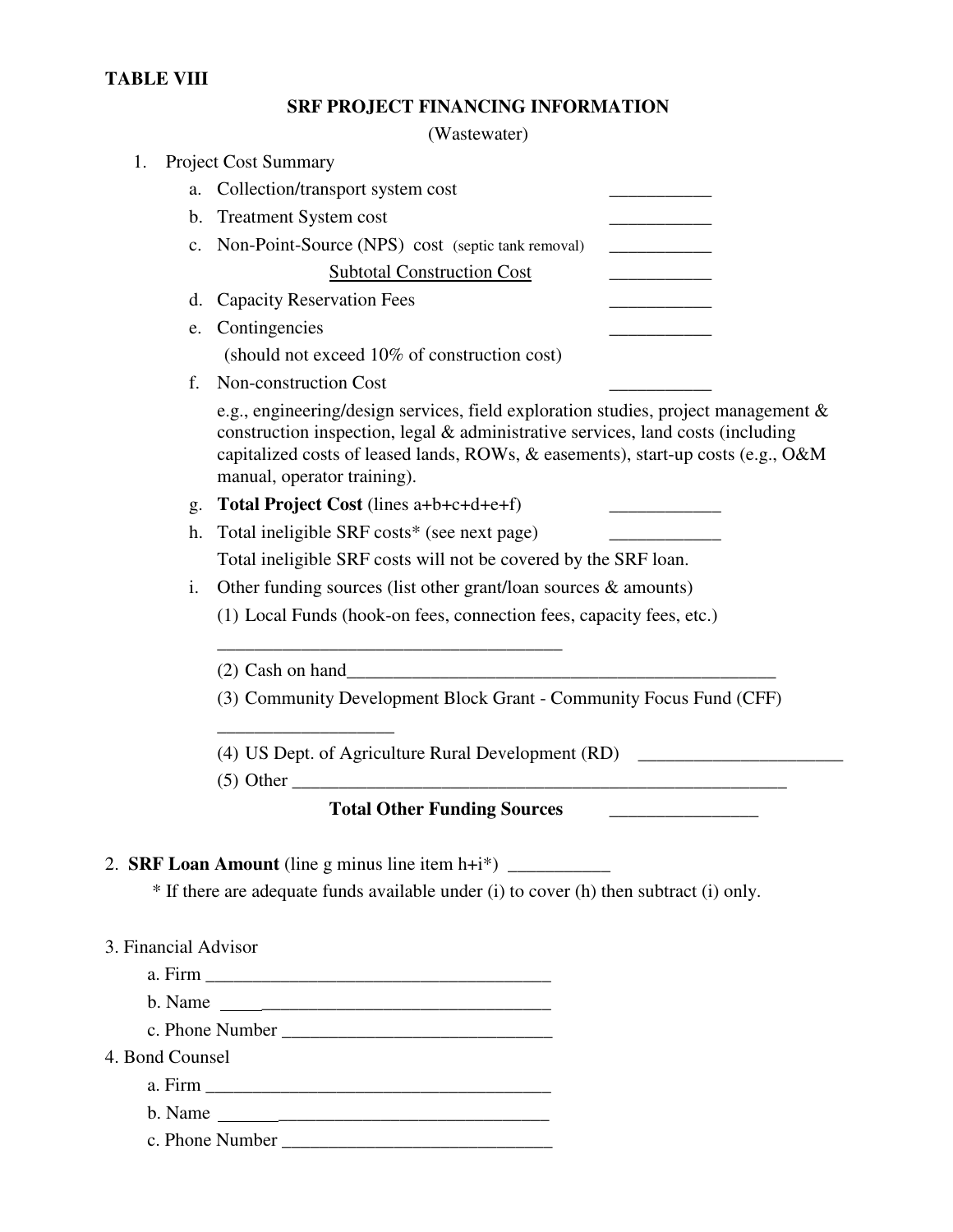The following costs are *not eligible* for SRF reimbursement:

- 1. Land cost (*unless it's for sludge application*) \$\_\_\_\_\_\_\_\_\_ Only the actual cost of the land is **not eligible**; associated costs (such as attorney's fees, site title opinion and the like) **are eligible**.
- 2. Materials  $&$  work done on private property  $\qquad \qquad \$$ (*Installation/repair of laterals, including disconnection of inflow into laterals; abandonment of on-site systems [septic tank or mound systems]).* Grinder pumps, vacuum stations and other appurtenances/installations on private property to treat/transport ARE fundable IF owned and maintained by the participant.
- 3. Grant applications and income surveys done for other agencies (e.g., OCRA, RUS, etc.)
- 4. Any project solely designed to promote economic development and growth is ineligible.
- 5. Costs incurred for preparing NPDES permit applications and other tasks unrelated to the SRF project.

 $\frac{\sqrt{2}}{2}$ 

 $\frac{\S_{\perp}}{\S_{\perp}}$ 

6. Cleaning of equipment, such as digesters, sand filters, grit tanks and settling tanks. These items should have been maintained through routine operation, maintenance and replacement by the political subdivision. Sewer cleaning is **ineligible** for SRF *unless* the cleaning is required for sewer rehabilitation such as sliplining and cured in place piping (CIPP)

 $\sim$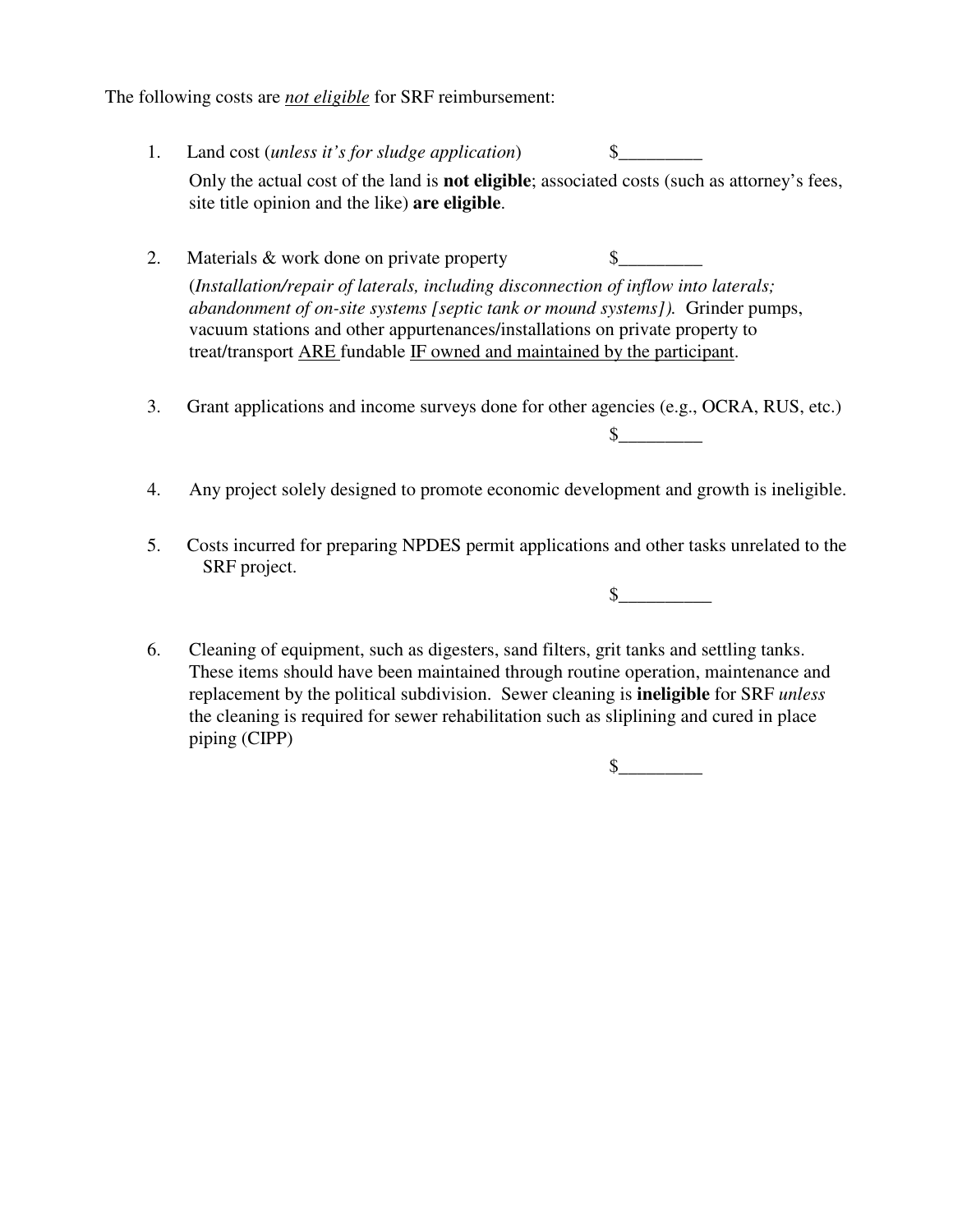

## Clean Water GPR Checklist, July 1, 2010, Revised October 23, 2015 **STATE REVOLVING FUND LOAN PROGRAM GREEN PROJECT RESERVE SUSTAINABILITY INCENTIVE CLEAN WATER CHECKLIST**

#### **SRF Loan Program Participant Information**

| Participant Name:      |              |
|------------------------|--------------|
| Project Name/Location: |              |
| Date:                  | Revision No. |

#### **Instructions**

This checklist shall be completed by the SRF Loan Program participant and be updated as the project changes from concept to design through construction completion. For instance, a checklist should be submitted with:

- 1. The SRF Loan Program Application,
- 2. The Preliminary Engineering Report, along with GPR project description and cost estimates,
- 3. The Post-Bid Documents, including GPR construction costs, and
- 4. Construction completion.

Please see the *U.S. EPA Green Project Reserve Guidance* available at www.srf.in.gov for a detailed review of eligibility, definition of the GPR categories; examples of ineligible projects; categorical projects and those that require business cases. **All GPR projects, components and activities must be eligible for SRF funding.** 

#### **Check all that apply to the project:**

#### I. GREEN INFRASTRUCTURE

- 1. Categorical Projects
	- $\Box$  Implementation of green streets (combinations of green infrastructure practices in transportation rights-of-way), for either new development, redevelopment or retrofits including:
		- $\Box$  Permeable pavement,
		- □ Bioretention,
		- $\Box$  Trees
		- □ Green roofs, and
		- $\Box$  Other practices such as constructed wetlands that can be designed to mimic natural hydrology and reduce effective imperviousness at one or more scales, and
		- $\Box$  Vactor trucks and other capital equipment necessary to maintain green infrastructure projects.
	- $\Box$  Wet weather management systems for parking areas including:
		- $\Box$  Permeable pavement,
		- □ Bioretention,
		- $\Box$  Trees,
		- □ Green roofs, and
		- $\Box$  Other practices such as constructed wetlands that can be designed to mimic natural hydrology and reduce effective imperviousness at one or more scales.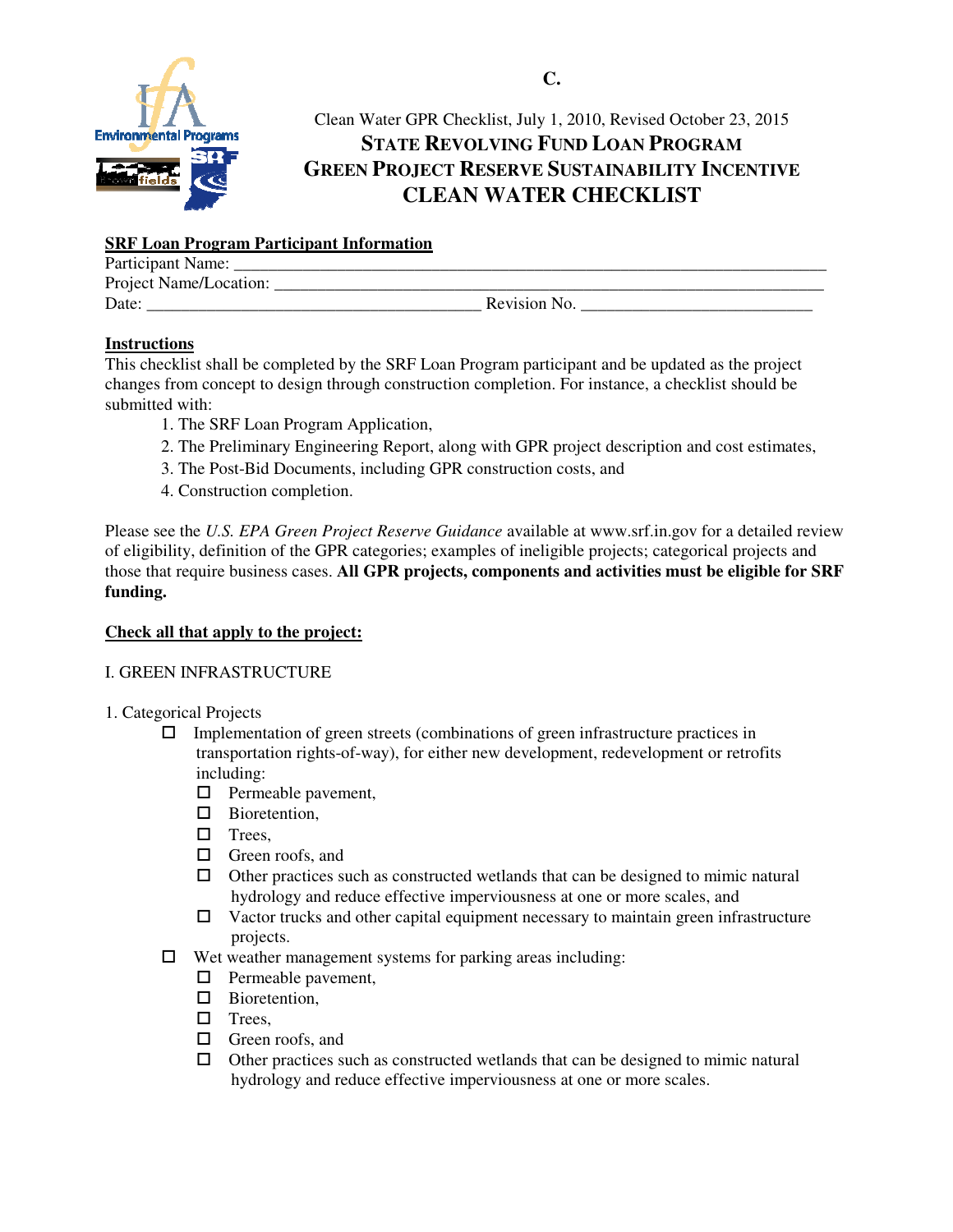- $\Box$  Vactor trucks and other capital equipment necessary to maintain green infrastructure projects.
- $\Box$  Implementation of comprehensive street tree or urban forestry programs, including expansion of tree boxes to manage additional stormwater and enhance tree health.
- $\square$  Stormwater harvesting and reuse projects, such as cisterns and the systems that allow for utilization of harvested stormwater, including pipes to distribute stormwater for reuse.
- $\square$  Downspout disconnection to remove stormwater from
	- □ Sanitary,
	- $\Box$  Combined sewers, and
	- $\Box$  Separate storm sewers and manage runoff onsite.
- $\Box$  Comprehensive retrofit programs designed to keep wet weather discharges out of all types of sewer systems using green infrastructure technologies and approaches such as:
	- $\Box$  Green roofs,
	- $\Box$  Green walls,
	- $\Box$  Trees and urban reforestation,
	- $\square$  Permeable pavements
	- $\square$  Bioretention cells, and
	- $\Box$  Turf removal and replacement with native vegetation or trees that improve permeability.
- $\square$  Establishment or restoration of:
	- $\Box$  Permanent riparian buffers,
	- □ Floodplains,
	- $\Box$  Wetlands (federal rules prevent the SRF Loan Programs from providing financing assistance for a wetland required as a mitigation measure)
	- $\Box$  Vegetated buffers or soft bioengineered stream banks
	- $\Box$  Stream day lighting that removes natural streams from artificial pipes and restores a natural stream morphology that is capable of accommodating a range of hydrologic conditions while also providing biological integrity.
- $\Box$  Projects that involve the management of wetlands to improve water quality and/or support green infrastructure efforts (e.g., flood attenuation).
	- $\Box$  Includes constructed wetlands.
	- $\Box$  May include natural or restored wetlands if the wetland and its multiple functions are not degraded and all permit requirements are met.
- $\Box$  The water quality portion of projects that employ development and redevelopment practices that preserve or restore site hydrologic processes through sustainable landscaping and site design.
- $\Box$  Fee simple purchase of land or easements on land that has a direct benefit to water quality, such as riparian and wetland protection or restoration.
- 2. Decision Criteria for Business Cases
	- $\Box$  Green infrastructure projects that are designed to mimic the natural hydrologic conditions of the site or watershed.
	- $\Box$  Projects that capture, treat, infiltrate, or evapotranspire water on the parcels where it falls and does not result in interbasin transfers of water.
	- $\Box$  GPR project is in lieu of or to supplement municipal hard/gray infrastructure.
	- $\Box$  Other Please provide an attachment explaining the scope of the project and brief explanation of the approach for the business case.
	- 3. Example of Project Requiring a Business Case
	- $\Box$  Fencing to keep livestock out of streams and stream buffers. Fencing must allow buffer vegetation to grow undisturbed and be placed a sufficient distance from the riparian edge for the buffer to function as a filter for sediment, nutrients and other pollutants.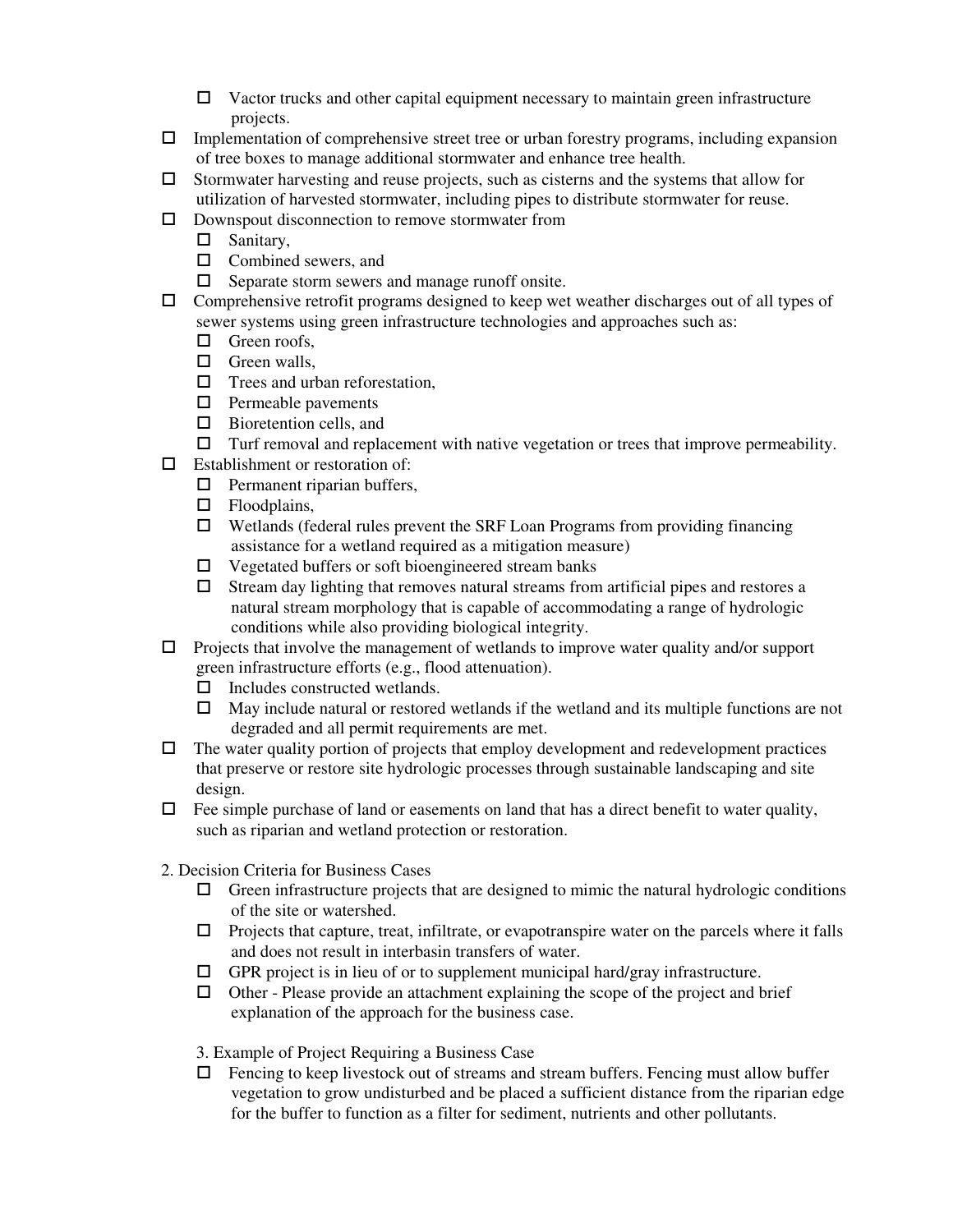#### II. WATER EFFICIENCY

- 1. Categorical Projects
	- $\Box$  Installing or retrofitting water efficient devices, such as plumbing fixtures and appliances.
		- $\Box$  For example, shower heads, toilets, urinals and other plumbing devices.
		- $\Box$  Implementation of incentive programs to conserve water such as rebates.
		- $\Box$  Water sense labeled products.
	- $\Box$  Installing any type of water meter in previously unmetered areas, if rate structures are based on metered use
		- $\Box$  Can include backflow prevention devices if installed in conjunction with water meter.
	- $\Box$  Replacing existing broken/malfunctioning water meters, or upgrading existing meters, with:
		- $\Box$  Automatic meter reading systems (AMR), for example:
			- $\Box$  Advanced metering infrastructure (AMI),
			- □ Smart meters.
			- $\Box$  Meters with built in leak detection,
			- $\Box$  Can include backflow prevention devices if installed in conjunction with water meter replacement.
	- $\Box$  Retrofitting/adding AMR capabilities or leak detection equipment to existing meters (not replacing the meter itself).
	- $\Box$  Water audit and water conservation plans, which are reasonably expected to result in a capital project.
	- $\Box$  Recycling and water reuse projects that replace potable sources with non-potable sources:
		- $\Box$  Gray water, condensate and wastewater effluent reuse systems (where local codes allow the practice),
		- $\Box$  Extra treatment costs and distribution pipes associated with water reuse.
	- $\Box$  Retrofit or replacement of existing landscape irrigation systems to more efficient landscape irrigation systems, including moisture and rain sensing controllers.
	- $\Box$  Retrofit or replacement of existing agricultural irrigation systems to more efficient agricultural irrigation systems.
- 2. Decision Criteria for Business Cases
	- $\Box$  Water efficiency can be accomplished through water saving elements or reducing water consumption. This will reduce the amount of water taken out of rivers, lakes, streams, groundwater, or from other sources.
	- $\Box$  Water efficiency projects should deliver equal or better services with less net water use as compared to traditional or standard technologies and practices.
	- $\Box$  Efficient water use often has the added benefit of reducing the amount of energy required by a POTW, since less water would need to be collected and treated; therefore, there are also energy and financial savings.
	- $\Box$  Other Please provide and attachment explaining the scope of the project and brief explanation of the approach for the business case.
- 3. Example Projects Requiring a Business Case
	- $\Box$  Water meter replacement with traditional water meters.
	- $\Box$  Projects that result from a water audit or water conservation plan.
	- $\square$  Storage tank replacement/rehabilitation to reduce loss of reclaimed water.
	- $\Box$  New water efficient landscape irrigation system.
	- $\Box$  New water efficient agricultural irrigation system.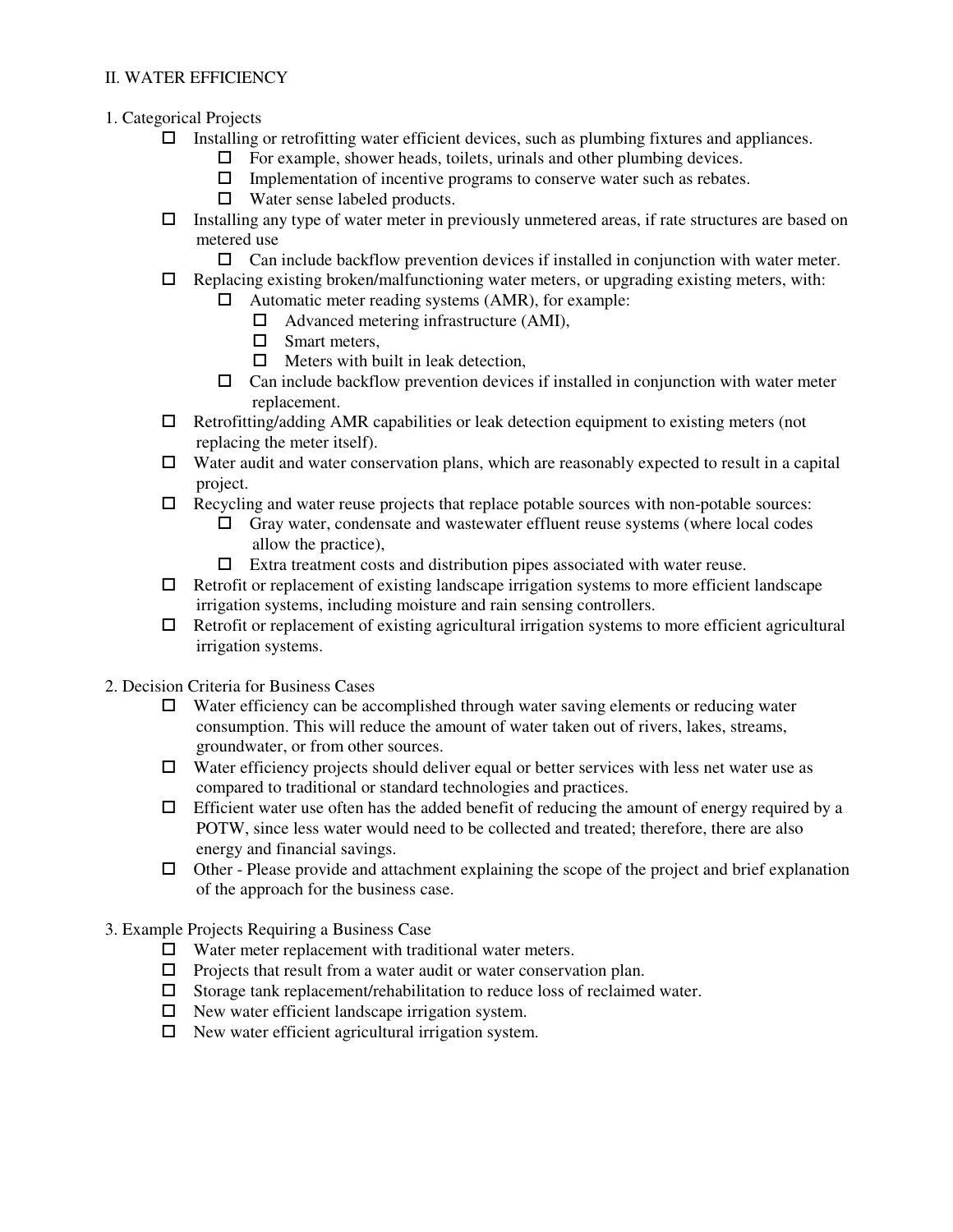#### III. ENERGY EFFICIENCY

- 1. Categorical Projects
	- $\Box$  Renewable energy projects such as wind, solar, geothermal, micro-hydroelectric, and biogas combined heat and power systems that provide power to a POTW. Micro-hydroelectric projects involve capturing the energy from pipe flow.
		- $\Box$  POTW owned renewable energy projects can be located onsite or offsite.
		- $\Box$  Include the portion of a publicly owned renewable energy project that POTW's energy needs.
		- $\Box$  Must feed into grid system that the utility draws from and/or there is a direction connection.
	- $\Box$  POTW energy management planning, including energy assessments, energy audits, optimization studies, and sub-metering of individual processes to determine high energy use areas, which are reasonably expected to result in a capital project are eligible.
	- $\Box$  Projects that achieve a 20% reduction in energy consumption are categorically eligible for GPR. If a project achieves less than a 20% reduction in energy efficiency, then it may be justified using a business case.
	- $\Box$  Collection system Infiltration/Inflow detection equipment.
- 2. Decision Criteria for Business Cases
	- $\Box$  Project must be cost effective. An evaluation must identify energy savings and payback on capital and operation and maintenance costs that does not exceed the useful life of the asset.
	- $\Box$  The business case must describe how the project maximizes energy saving opportunities for the POTW or unit process.
	- $\square$  Using existing tools such as Energy Star's Portfolio Manager (http://www.energystar.gov/index.cfm?c=evaluate\_performance.bus\_portfoliomanager) or Check Up Program for Small Systems (CUPSS) (http://www.epa/cupss) to document current energy usage and track anticipated savings.
	- Other Please provide and attachment explaining the scope of the project and brief explanation of the approach for the business case.
- 3. Examples of Projects Requiring a Business Case
	- $\Box$  POTW projects or unit process projects that achieve less than a 20% energy efficiency improvement may be justified using a business case.
	- $\Box$  Projects implementing recommendations from an energy audit that are not otherwise designated as categorical.
	- $\Box$  Projects that cost effectively eliminate pumps or pumping stations.
	- $\Box$  Infiltration/Inflow (I/I) correction projects that save energy from pumping and reduced treatment costs and are cost effective.
		- $\Box$  Projects that count toward GPR cannot build new structural capacity. These projects may, however, recover existing capacity by reducing flow from I/I.
	- $\Box$  I/I correction projects where excessive groundwater infiltration is contaminating the influent requiring otherwise unnecessary treatment processes (i.e. arsenic laden groundwater) and I/I correction is cost effective.
	- $\Box$  Replacing pre-Energy Policy Act of 1992 motors with National Electric Manufacturers Association (NEMA) premium energy efficiency motors.
		- $\Box$  NEMA is a standards setting association for the electrical manufacturing industry (http://www.nema.org/gov/energy/efficiency/premium/).
	- $\Box$  Upgrade of POTW lighting to energy efficient sources (such as metal halide pulse start technologies, compact fluorescent, light emitting diode (LED)).
	- $\square$  SCADA systems can be justified based upon substantial energy savings.
	- $\Box$  Variable Frequency Drive can be justified based upon substantial energy savings.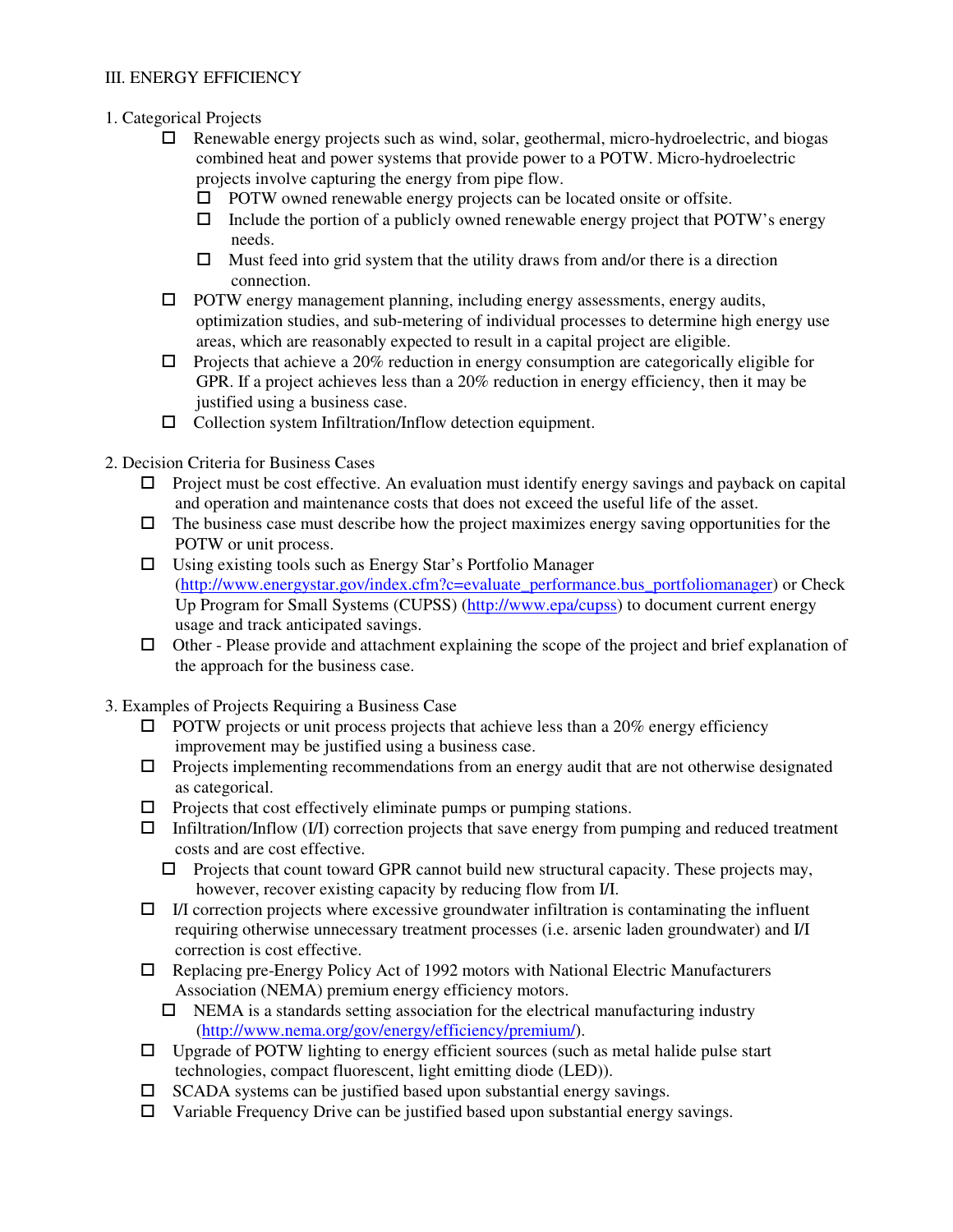#### IV. ENVIRONMENTALLY INNOVATIVE

#### 1. Categorical Projects

- $\Box$  Total/integrated water resources management planning likely to result in a capital project.
- $\Box$  Utility Sustainability Plan consistent with EPA's SRF sustainability policy.
- $\Box$  Greenhouse gas (GHG) inventory or mitigation plan and submission of a GHG inventory to a registry (such as Climate Leaders or Climate Registry).
- $\Box$  Planning activities by a POTW to prepare for adaptation to the long-term effects of climate change and/or extreme weather.
- $\Box$  Construction of US Building Council LEED certified buildings or renovation of an existing building on POTW facilities.
- $\Box$  Decentralized wastewater treatment solutions to existing deficient or failing onsite wastewater systems.
- 2. Decision Criteria for Business Cases
	- $\Box$  Technology or approach whose performance is expected to address water quality but the actual performance has not been demonstrated in the state;
	- $\Box$  Technology or approach that is not widely used in the state, but does perform as well or better than conventional technology/approaches at lower cost; or
	- $\Box$  Conventional technology or approaches that are used in a new application in the state.
	- $\Box$  Other Please provide and attachment explaining the scope of the project and brief explanation of the approach for the business case.
- 3. Examples of Projects Requiring a Business Case
	- Constructed wetlands projects used for municipal wastewater treatment, polishing, and/or effluent disposal.
		- $\Box$  Natural wetlands.
		- $\Box$  Project may not further degrade.
	- $\Box$  Projects or components of projects that result from total/integrated water resource management planning consistent with the decision criteria for environmentally innovative projects and that are Clean Water SRF eligible.
	- Projects that facilitate adaptation of POTWs to climate change identified by a carbon footprint assessment or climate adaptation study.
	- $\Box$  POTW upgrades or retrofits that remove phosphorus for beneficial use, such as biofuel production with algae.
	- $\Box$  Application of innovative treatment technologies or systems that improve environmental conditions and are consistent with the Decision Criteria for environmentally innovative projects such as:
		- $\Box$  Projects that significantly reduce or eliminate the use of chemicals in wastewater treatment.
		- $\Box$  Treatment technologies or approaches that significantly reduce the volume of residuals, minimize the generation of residuals, or lower the amount of chemicals in the residuals.
			- $\Box$  Includes composting, Class A and other sustainable biosolids management approaches.
	- $\Box$  Educational activities and demonstration projects for water or energy efficiency.
	- $\Box$  Projects that achieve the goals/objectives of utility asset management plans.
	- $\square$  Sub-surface land application of effluent and other means for ground water recharge, such as spray irrigation and overland flow.
		- $\Box$  Spray irrigation and overland flow of effluent is not eligible for GPR where there is no other cost effective alternative.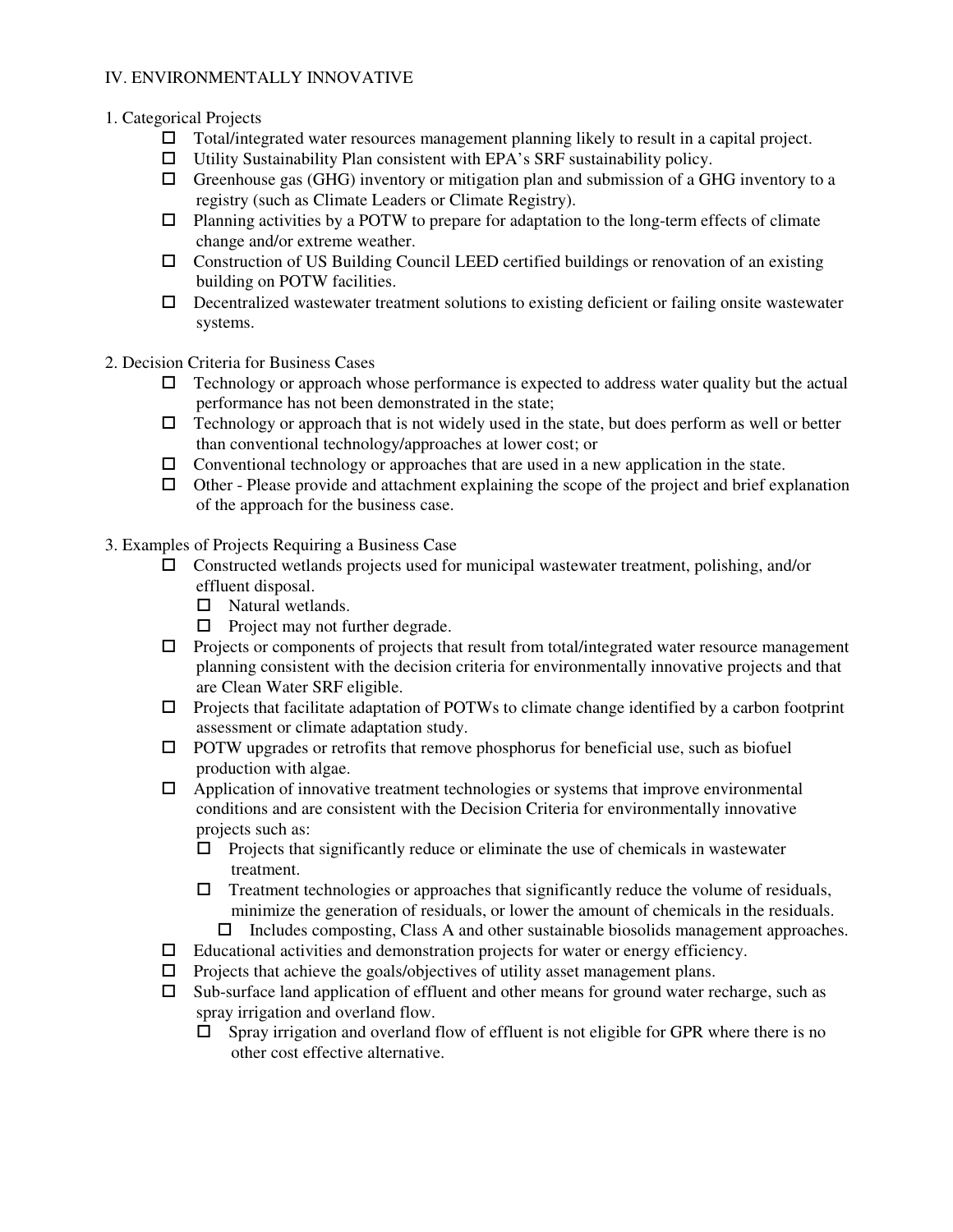#### V. CLIMATE AND EXTREME WEATHER RESILIENCY

- 1. Categorical Projects none at this time.
- 2. Decision Criteria for Business Cases
	- $\Box$  Utility functions and performance can be disrupted by climate change/extreme weather events.
		- $\Box$  Flooding
		- Drought
		- Tornado
		- $\Box$  Lightning
		- $\Box$  Earthquake
	- $\Box$  Incorporate project elements that provide flexibility to adapt operations and functionality as external conditions change.
	- $\Box$  Project components designed to perform beyond the minimum Building Code or Design Standards.
	- $\Box$  Utilize climate resiliency and adaptation strategies when siting or routing key project structures or components.
	- $\Box$  Ability to modify or expand proposed facilities based on future climate change issues.
	- $\Box$  Other Please provide an attachment explaining the scope of the project and brief explanation of any aspects in the planning, construction or operation phase that support the approach for the business case.

3. Examples of Projects Requiring a Business Case

- Utilizing natural, native and drought resistant planted elements that are economically replaced at project sites for storm water control or landscaping.
- $\Box$  Siting new structures away from flash flood areas or poor structural soils in former waterway areas.
- Consideration of finished floor elevation above the 100-year flood elevation or normal code requirements.
- $\Box$  Increasing structural, roof (snow) or wind loadings beyond code requirements for new structures.
- $\Box$  Incorporate passive cooling systems for instrumentation, control or power panel rooms subject to high heat conditions.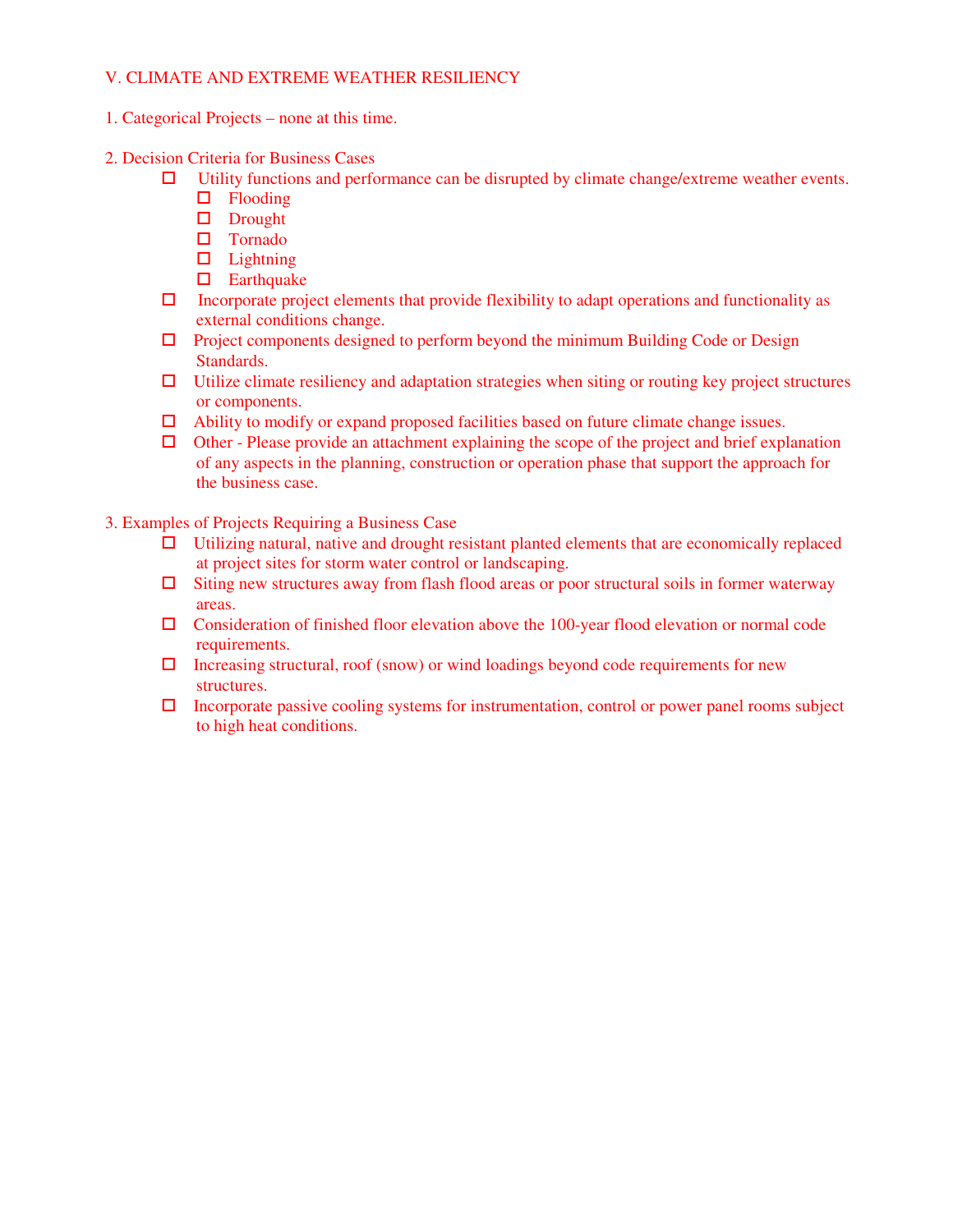# Fiscal Sustainability Plan Self –Certification Form

(Pursuant to Section 603(d)(1)(E)(ii) of the Federal Water Pollution Control Act) (To be submitted prior to Participant's Wastewater Loan Closing)

| Participant Name                          |       |  |          |  |
|-------------------------------------------|-------|--|----------|--|
| <b>Street Address</b><br>P. O. Box Number |       |  |          |  |
| City                                      | State |  | Zip Code |  |

Section 603(d)(1)(E) of the Federal Water Pollution Control Act (FWPCA) requires a recipient of a loan for a project that involves the repair, replacement or expansion of a publically owned treatment works to develop and implement a Fiscal Sustainability Plan (FSP). The requirement pertains to those portions of the treatment works paid for with Clean Water SRF Loan Funds. The FSP must include the following minimum requirements as set forth in Section 603(d)(1)(E)(i): (I) an inventory of critical assets that are a part of the treatment works; (II) an evaluation of the condition and performance of inventoried assets or asset groupings; (III) a certification that the recipient has evaluated and will be implementing water and energy conservation efforts as part of the plan; and (IV) a plan for maintaining, repairing, and as necessary, replacing the treatment works and a plan for funding such activities; or per Section 603(d)(1)(E)(ii) certify that the recipient has developed and implemented a plan that meets the requirements above.

I certify that I am an authorized representative for the above listed Participant. I hereby certify pursuant to Section 603(d)(1)(E)(ii) that the Participant has developed an FSP that meets the above minimum requirements and the FSP is being implemented and will be updated as necessary. I further certify that the Participant has evaluated and will be implementing water and energy conservation efforts as part of the FSP. Upon the request of the Environmental Protection Agency (EPA) or the Indiana State Revolving Fund Loan Program (SRF), the Participant agrees to make the FSP available for inspection and/or review.

| Signature of Authorized Representative | Date                |
|----------------------------------------|---------------------|
|                                        |                     |
| <b>Printed Name</b>                    | <b>Phone Number</b> |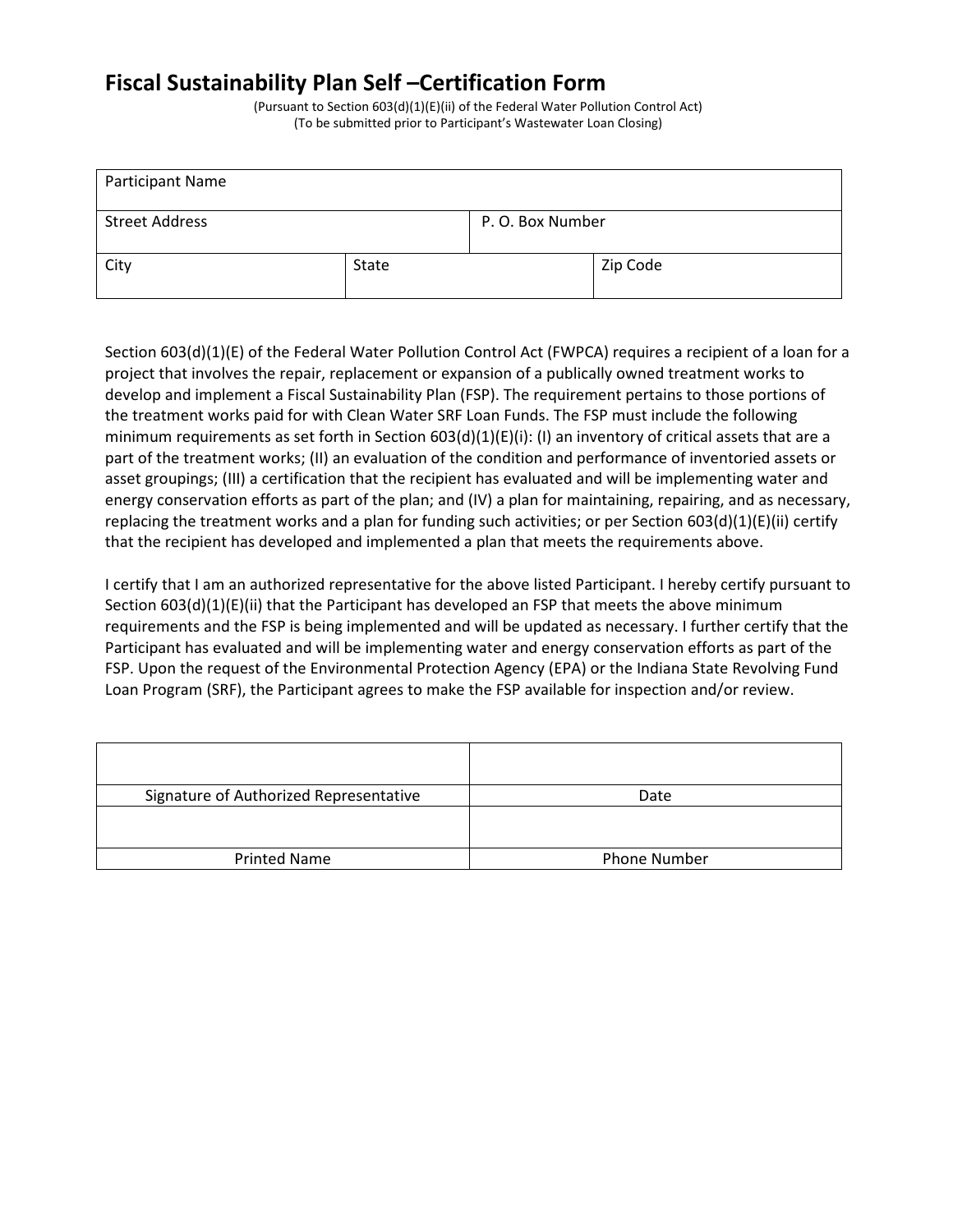# Fiscal Sustainability Plan Certification Form

(Pursuant to Section 603(d)(1)(E)(i) of the Federal Water Pollution Control Act) (To be submitted prior to final disbursement of Participant's loan proceeds related to the project)

| Participant Name      |       |                  |          |
|-----------------------|-------|------------------|----------|
| <b>Street Address</b> |       | P. O. Box Number |          |
| City                  | State |                  | Zip Code |

Section 603(d)(1)(E) of the Federal Water Pollution Control Act (FWPCA) requires a recipient of a loan for a project that involves the repair, replacement or expansion of a publically owned treatment works to develop and implement a Fiscal Sustainability Plan (FSP). The requirement pertains to those portions of the treatment works paid for with Clean Water SRF Loan Funds. The FSP must include the following minimum requirements as set forth in Section 603(d)(1)(E)(i): (I) an inventory of critical assets that are a part of the treatment works; (II) an evaluation of the condition and performance of inventoried assets or asset groupings; (III) a certification that the recipient has evaluated and will be implementing water and energy conservation efforts as part of the plan; and (IV) a plan for maintaining, repairing, and as necessary, replacing the treatment works and a plan for funding such activities; or per Section 603(d)(1)(E)(ii) certify that the recipient has developed and implemented a plan that meets the requirements above.

I certify that I am an authorized representative for the above listed Participant. I hereby certify pursuant to Section 603(d)(1)(E)(i) that the Participant has developed an FSP that meets the above minimum requirements and the FSP is being implemented and will be updated as necessary. I further certify that the Participant has evaluated and will be implementing water and energy conservation efforts as part of the FSP. Upon the request of the Environmental Protection Agency (EPA) or the Indiana State Revolving Fund Loan Program (SRF), the Participant agrees to make the FSP available for inspection and/or review.

| Signature of Authorized Representative | Date                |
|----------------------------------------|---------------------|
|                                        |                     |
| <b>Printed Name</b>                    | <b>Phone Number</b> |